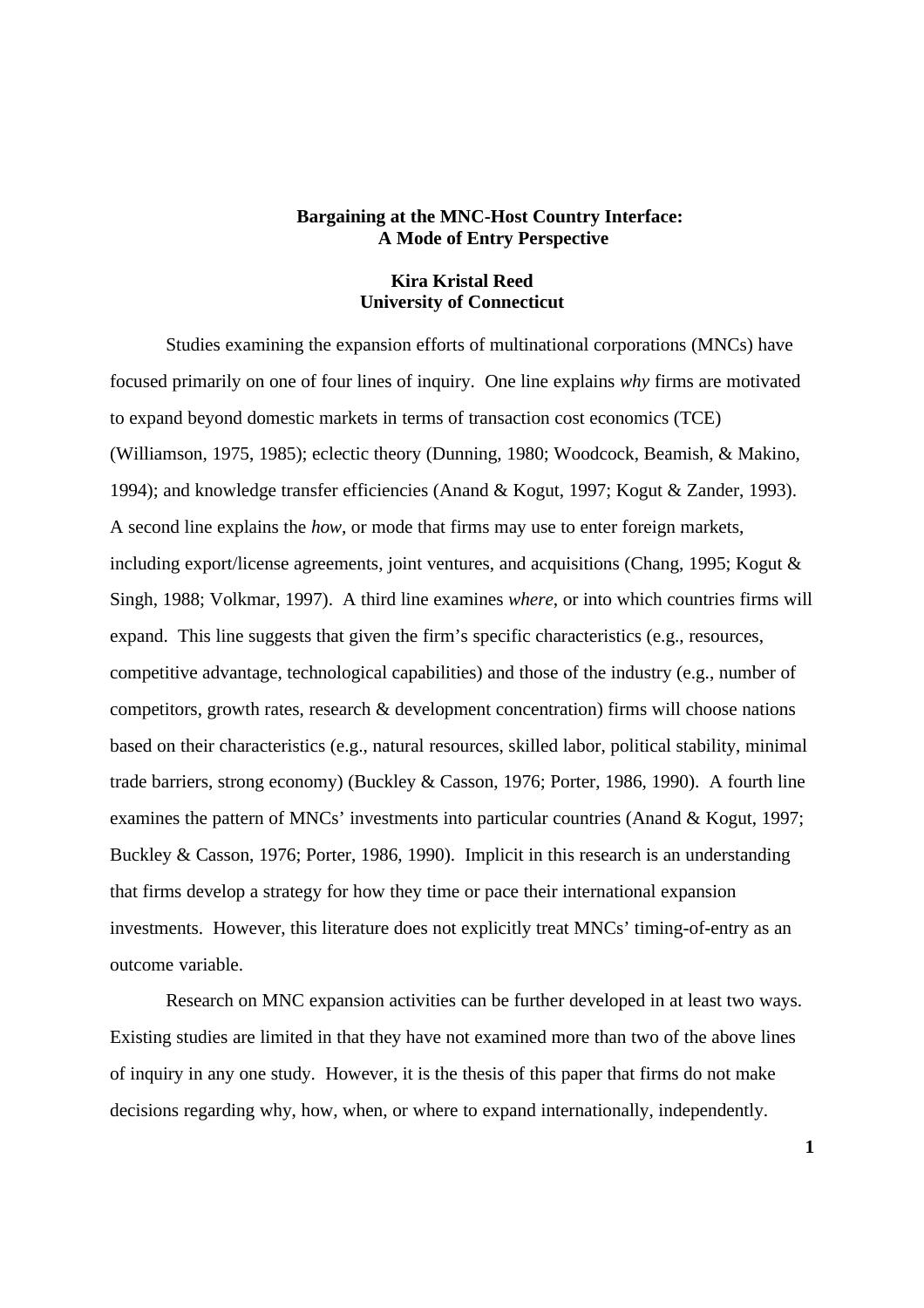Hence, a model that synthesizes more than two of the lines of inquiry would greatly contribute to our understanding of the complexity involved in expansion decisions. The second way in which the literature can be developed is to add a temporal element to the research by making the determinants of MNCs' timing-of-entry decisions explicit.

There are at least two reasons why the synthesis of the four lines of inquiry has not already been made: 1) level of analysis constraints; and 2) static data collection. It has not been since Hymer's (1960) dissertation that management researchers have taken a country level of analysis (Boddewyn & Brewer, 1994; Buckley & Casson, 1976; Hennart, 1982). Researchers have instead preferred taking a firm or industry level of analysis when studying MNC expansion behavior (Buckely & Casson, 1976; Hennart, 1982; Porter, 1986, 1990). However, to truly synthesize all four lines of inquiry and to mirror the reality in which MNCs make expansion decisions, firm-specific, industry-specific, and country factors must be considered simultaneously. The second reason is that most of the research is not longitudinal, rendering static models. Therefore, the fourth line of inquiry which should address the timing of MNCs' expansions, or *when*, has not been fully developed. It is in this area that a second contribution can be made to the literature by developing a temporal model that predicts MNCs' timing-of-entry decisions.

The purpose of this paper is three-fold. The first is to aggregate the firm-specific, industry-specific and country factors that have separately been proven empirically to be important independent variables in prior research into *one* decision-making model. The second is to illustrate how these same variables can be aggregated and used to predict an MNC's timing-of-entry choices which adds a temporal element above and beyond that provided by previous models. The third is to introduce a new category of variables the author terms inter-country variables, that better capture the global context in which an MNC makes mode-of-entry and timing-of-entry decisions. These variables reflect the interactions that occur between countries, independent of an MNC's activities in these countries. As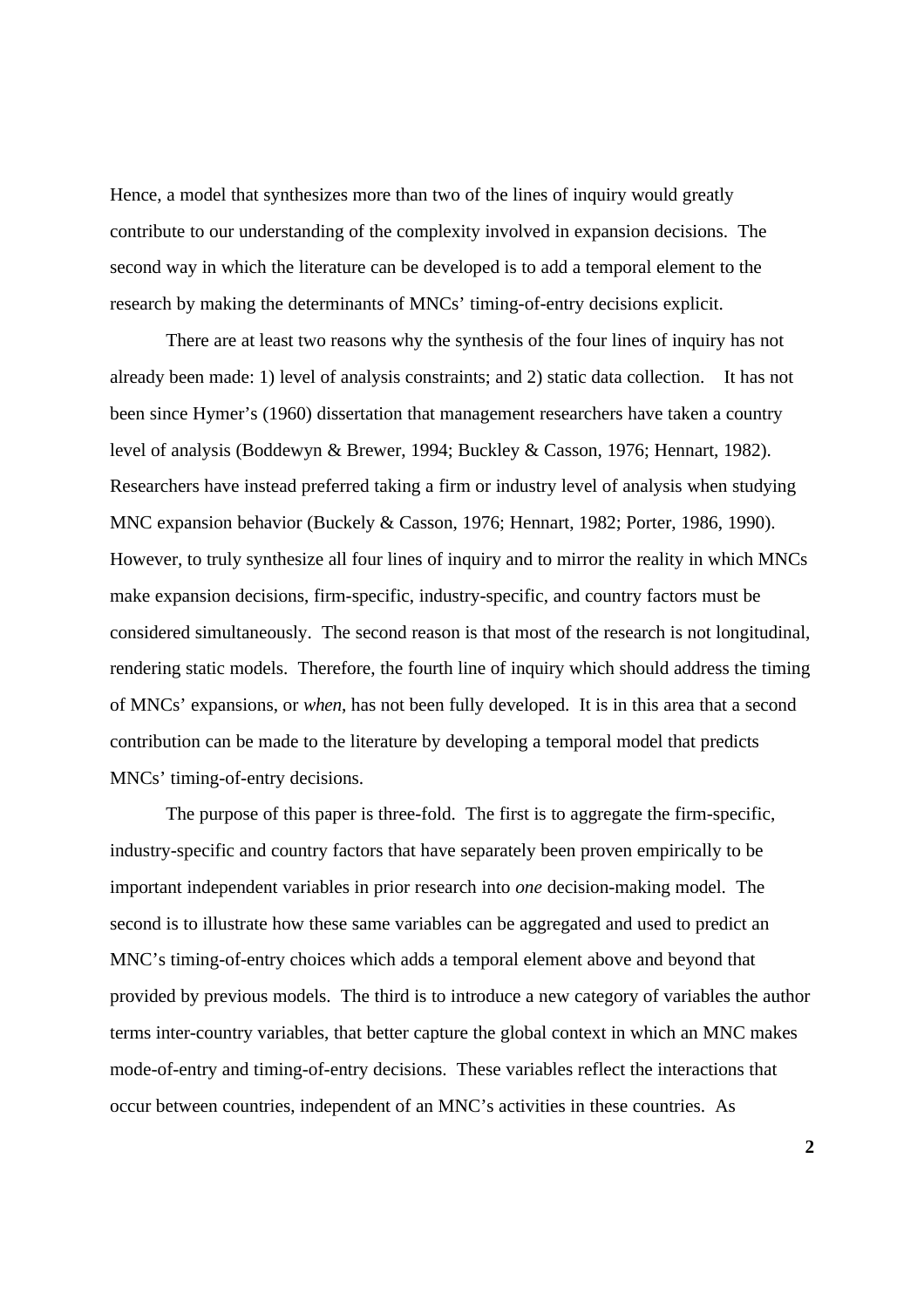recommended by Boddewyn and Brewer (1994), the international political economics (IPE) literature was consulted to identify these variables. This paper illustrates how three of these variables (country trading preferences, country trading alternatives, and country capital needs) are also predictors of an MNC's mode-of-entry and timing-of-entry decisions.

Using option theory as the lens, this paper takes the perspective of an MNC contemplating entry into a set of countries<sup>1</sup> which requires two decision outcomes, or dependent variables. The MNC must decide how to enter this set of countries, or its mode-ofentry, and when it will enter each country in the set, or its timing-of-entry. To make either of these decisions, firm-specific, industry-specific, intra-country and inter-country factors must be considered simultaneously. Using a decision-level of analysis, each of these factors is considered as a decision criterion in a functional equation that assesses the value of entering a set of countries in a particular way and at a particular time. Option theory is appropriate for developing this model because it treats variables traditionally studied at different levels of analysis as independent factors to be weighted in a single decision equation.

First, the two decision outcomes (mode-of-entry and timing-of-entry) are defined. Next, is a discussion of several prominent theories that explain why MNCs expand, and the advantages and limitations of these theories are illustrated. The discussion ends with a detailed description of option theory and its applicability as the theoretical lens for this model. In the section that follows, three inter-country variables (trading preferences, trading alternatives, and capital needs) which have been examined in the international political economics literature are introduced and defined. Interwoven into this discussion is how these particular variables provide the *global* element needed to make this model unique and

<sup>&</sup>lt;sup>1</sup> It should be noted that an MNC's contemplation of entry into a *set* of countries was chosen as the domain for the model for two reasons: (1) Implicit in the definition of an MNC is the fact that it has operations in multiple countries and, as already acknowledged by Chen and Stucker (1997), MNCs survey the entire globe before making decisions. (2) Research by Porter (1986, 1990) and Sundaram and Black (1992) has shown that MNCs actually formulate strategy for entry into multiple countries instead of approaching entry into countries as independent decisions.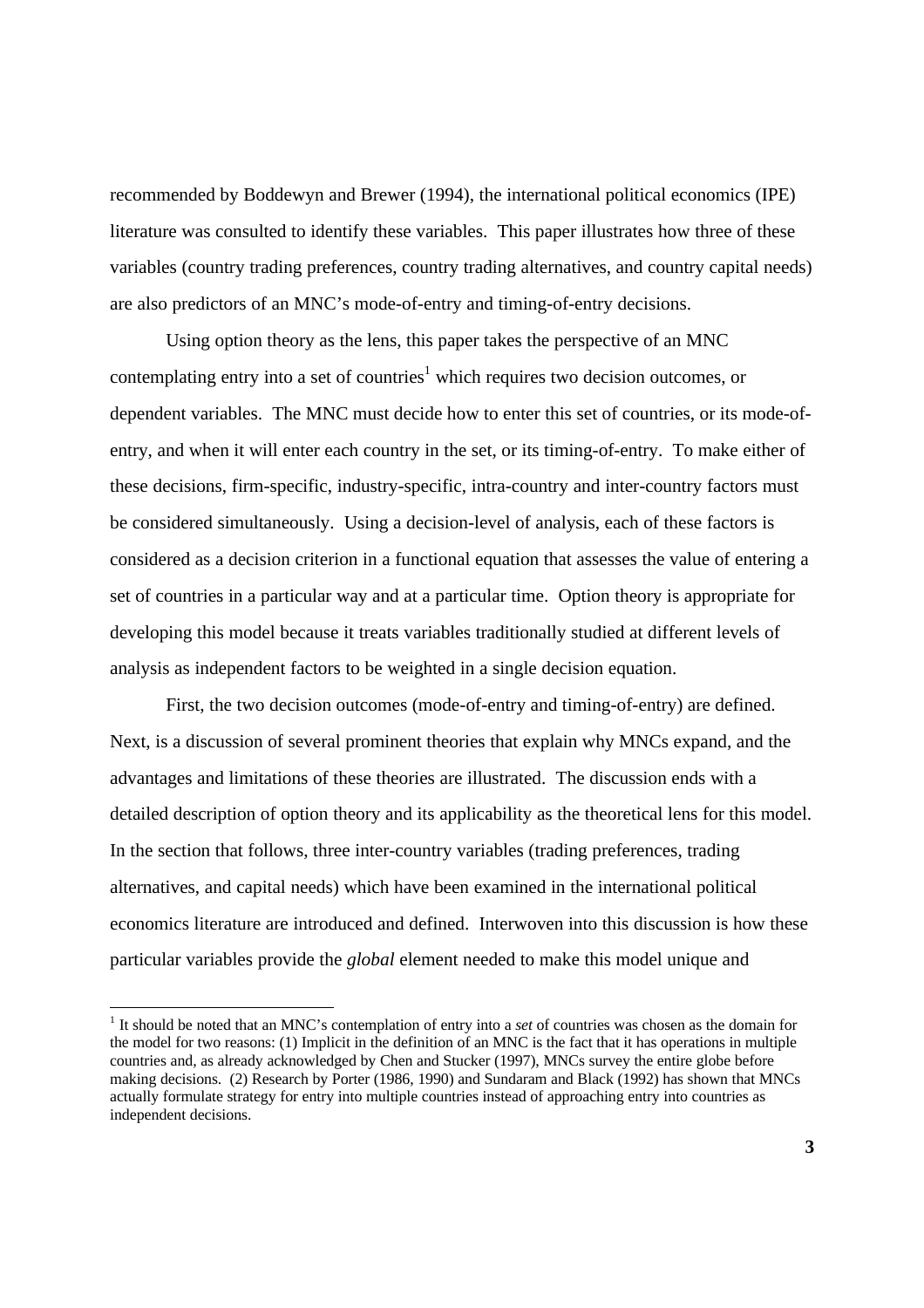complete. In the second major portion of the paper, the proposed model is presented and a number of testable propositions are provided. Finally, a discussion of the limitations of the model, the implications for further research, and a conclusion are provided.

# **MODE-OF-ENTRY AND TIMING-OF-ENTRY AS MNC DECISION OUTCOMES**

**Mode-of-entry.** Mode-of-entry by an MNC can take a number of forms depending on the firm's resource commitment. At the lower end of commitment is a firm's choice to export to a country or to license its product in another country. At the more intermediate level, firms may share the risk of operating in a foreign market by establishing a joint venture. The most significant investment is required when an MNC opens a start-up operation abroad or acquires an existing firm in another country.

**Timing-of-entry.** Timing is important in the consideration of MNC expansion decisionmaking. Well-planned but ill-timed projects can adversely affect performance. There is special uncertainty involved in multiple country expansion decisions. The environmental variables that MNCs consider prior to expansion are subject to change: e.g., the political stability within and between the countries; or the comparative advantages of one of the countries or the entire set of countries. Therefore, in addition to managing the risk associated with particular environmental variables, MNCs must attempt to optimize or match their timing of expansion with the opportunities presented. However, timing-of-entry has not been identified as an outcome variable in management literature.

A distinction is made in this paper between the mode in which an MNC enters a country and its timing-of-entry. Chang (1995) noted that firms have traditionally been thought to enter a country first by exporting , then by establishing a joint venture, and then by acquisition. Thus, a firm can be viewed as sequentially increasing its presence within a country. However, a firm's intent to increase its investment and control over its assets within that country represents a mode-of-entry, not specifically an intent of timing. The pace at which a firm enters a country adds a temporal element. A firm has the option to enter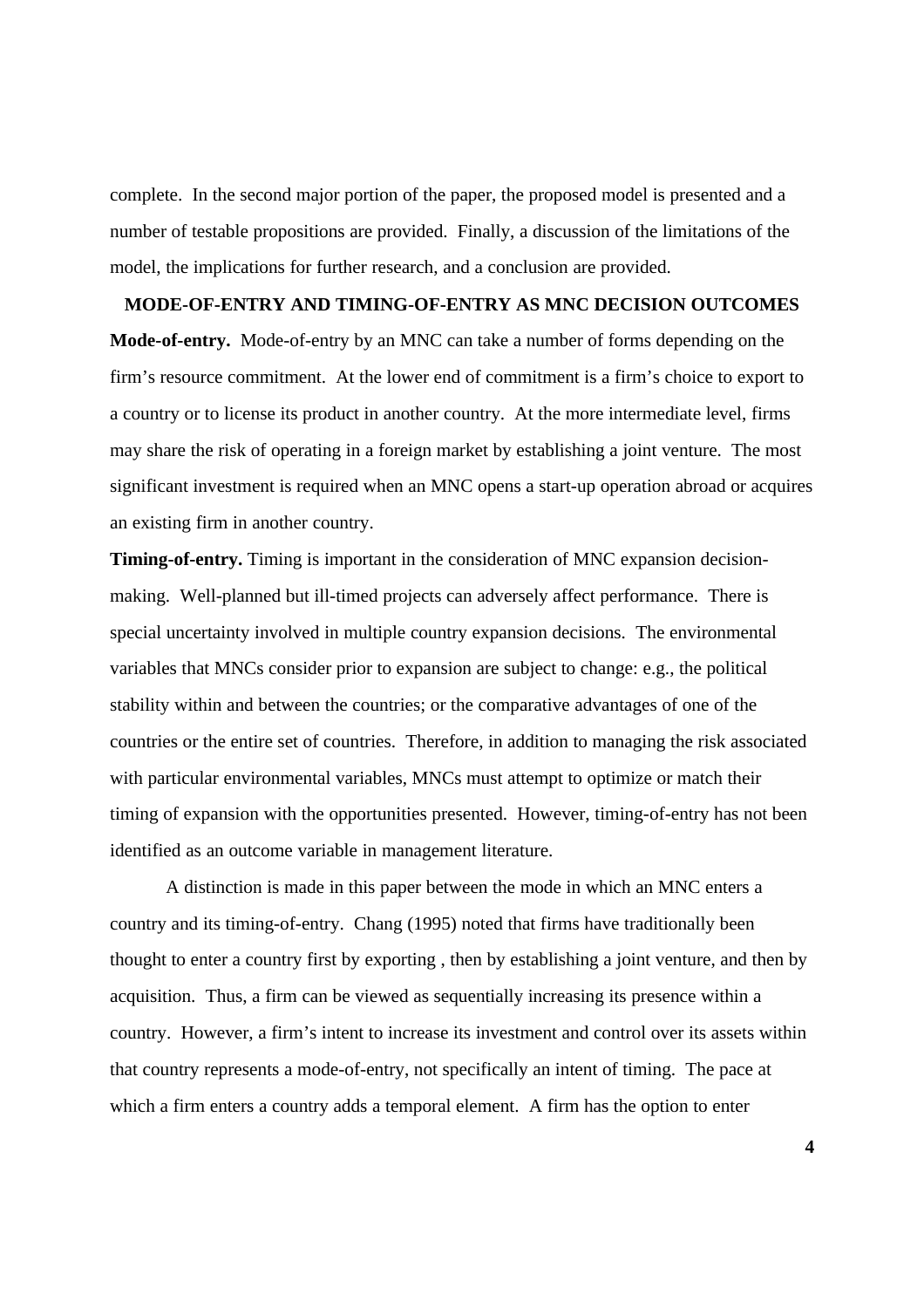multiple countries at the same time (herein referred to as simultaneous entry). The firm also has the option to enter these same countries one at a time, over a period of years (herein referred to as sequential entry). Or the firm can enter a set of countries informally, indicating that the actual timing of entry was not part of the initial strategy; for example, a firm may employ a general strategy to enter a particular set of countries within a ten year period - two countries in the first year, another country in year five, and the remainder at other (unspecified) times in the ten year period.

# **THEORIES FOR MULTINATIONAL CORPORATION EXPANSION**

Many theories have been proposed over the years to explain the reasons for MNC expansion. Each has advantages for studying certain questions regarding MNC expansion behavior. Each one also has limitations due to the level of analysis it requires. A brief summary of three well-known theories is provided. Each of these theories is often tested employing the firm or industry level of analysis. However, MNCs intending to invest in multiple countries face a myriad of choices regarding countries, modes-of-entry, and timingof-entry; additionally, these choices are influenced by available resources, competition, changes within country environments, changes in inter-country relations, and changes in the global economy.

Last, option theory is explained, with a discussion of how it can be used to aggregate some of the benefits of previously established theories. The purpose of using option theory as the lens for viewing MNCs' decision-making process as it relates to mode-of-entry and timing-of-entry choices is evaluated. For the purpose of this paper, the decision is the level of analysis chosen. Option theory captures the essence of decision-making by methodically assigning a value to the opportunity associated with MNCs' expansion into a targeted set of countries. This value subsequently predicts mode-of-entry and timing-of-entry choices. The result shows that some choices are better than others, and some provide the firm with more flexibility than others as more information becomes available.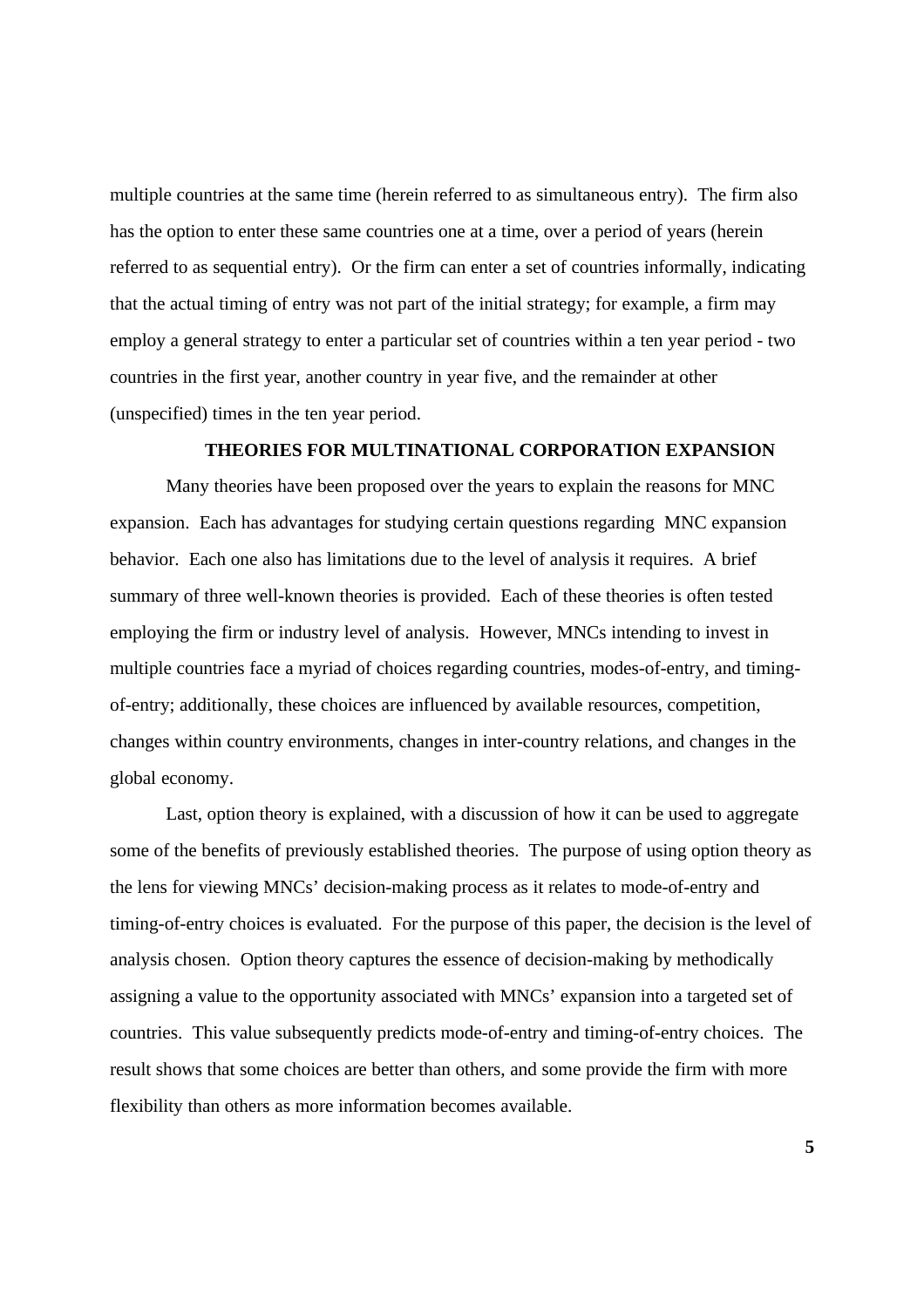**Transaction cost economics view of MNC expansion.** The transaction cost economics (TCE) theory suggests that MNCs exist as a result of market failures (Jenkins, 1987). Market failures "arise when the market does not bring about an optimum allocation of resources" (Trebing, 1987:1716). Market failures can take one of three forms: monopolies; externalities; or information asymmetry (Dahlman, 1979; Mahoney & Pandran, 1992; Trebing, 1987; Yao, 1980).

Information asymmetry occurs when information available to one party is not available to another (Williamson, 1975, 1985). When one party is able to obtain information unilaterally, the disadvantaged participant is faced with the high cost of trying to protect itself against opportunism. Williamson (1975, 1985) and Teece (1982) suggest that it is more efficient for firms to minimize such costs by internalizing transactions than by utilizing the market. Hence, MNCs can alleviate some of the problems of information asymmetry by operating their own facilities in foreign markets rather than making exporting or licensing agreements with other corporations.

TCE has recently been extended to apply to joint ventures, thereby allowing firms operating efficiently between markets and hierarchies (Borys & Jemison, 1989). In these instances, it is more costly to acquire or start an operation in a foreign market than it is to partner with another firm. TCE assumes that the contract existing between the two firms is protection against opportunistic behavior. However, Pearce (1997) suggests that joint venture contracts are not comprehensive. Thus, it is only after some time has elapsed and the uncertainty of conducting business in the new market subsides that the true value of the contract is realized (Chi & McGuire, 1996; Folta & Leiblein, 1994). Generally at this point, the party that stands to benefit most by having an operation in this market then purchases the partner's share (Chi & McGuire, 1996; Folta & Ferrier, 1997; Kogut, 1991), resulting in a firm's internalization of transactions.

As evidenced by the discussion thus far, the use of TCE as the theoretical foundation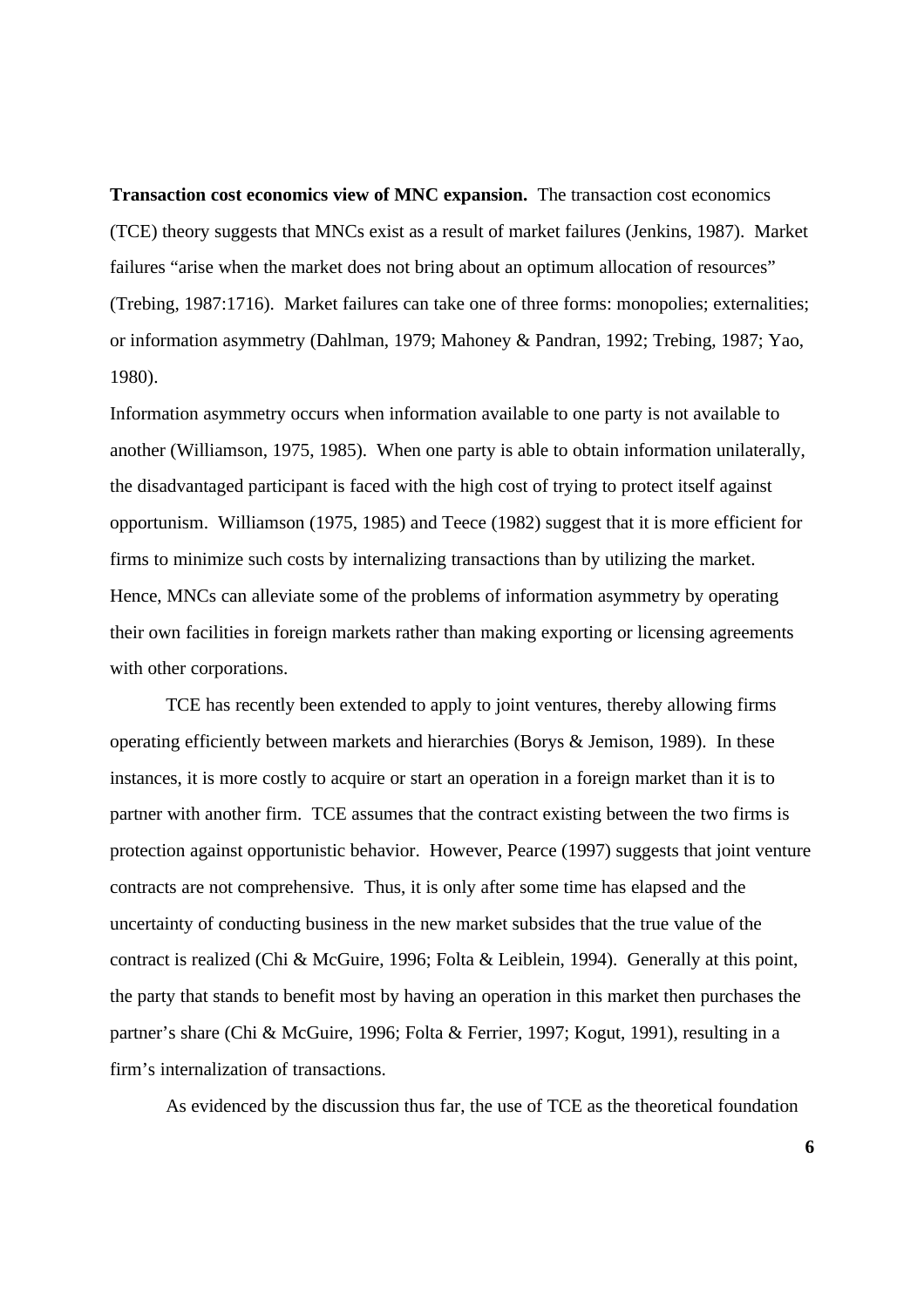for understanding MNC expansion behavior is more favorable for using a firm or an industry level of analysis for two reasons. First, it is inherent in the notion of markets that firms competing within a market are in the same industry. Second, contracting or hierarchical controls are utilized to curb the opportunistic behavior of another party in the same industry. However, TCE does not account for the fact that trust can be established between two parties engaged in multiple interactions (Deeds & Hill, 1996; Florin, 1997; Gulati, 1995), which would alleviate the need for hierarchical controls and make joint ventures more attractive. Underlying Gulati's definition of trust is the assumption that parties form relationships. Similarly, Zaheer and Venhatraman (1997) suggest that TCE alone does not explain the nature of contracting and that sociological variables must be considered in order to capture the relational aspect of contracting. There is a temporal element to incorporating trust or the value of a relationship in a model of MNC expansion behavior, because relationships must be established over time and after multiple interactions. They do not occur instantaneously. While the model to be proposed in this paper does not fully capture the relational element of MNC expansion behavior either, it does capture the element of time.

**Eclectic perspective of MNC expansion.** The eclectic view of MNCs focuses on corporate ownership advantages (Dunning, 1980; Woodcock, Beamish & Makino, 1984). Thus, firmspecific characteristics are essential to the theory. The level of analysis generally employed to assess these advantages is the firm or industry. Dunning (1980) suggest that three factors determine the likelihood that a firm will engage in international investment: (1) the extent to which it possesses stronger assets than its competitors; (2) its interest in internalizing these assets rather than selling them; and (3) the exploitability of these asset-specific advantages in a foreign country. Eclectic theory differs from TCE in that the threat of opportunism is not implied; instead of engaging in reactive, protective behavior, the firm is simply capitalizing on its ownership advantages. Woodcock, Beamish and Makino (1994) and Rhoades and Rechner (1997) tested the eclectic theory and found that ownership control over resources as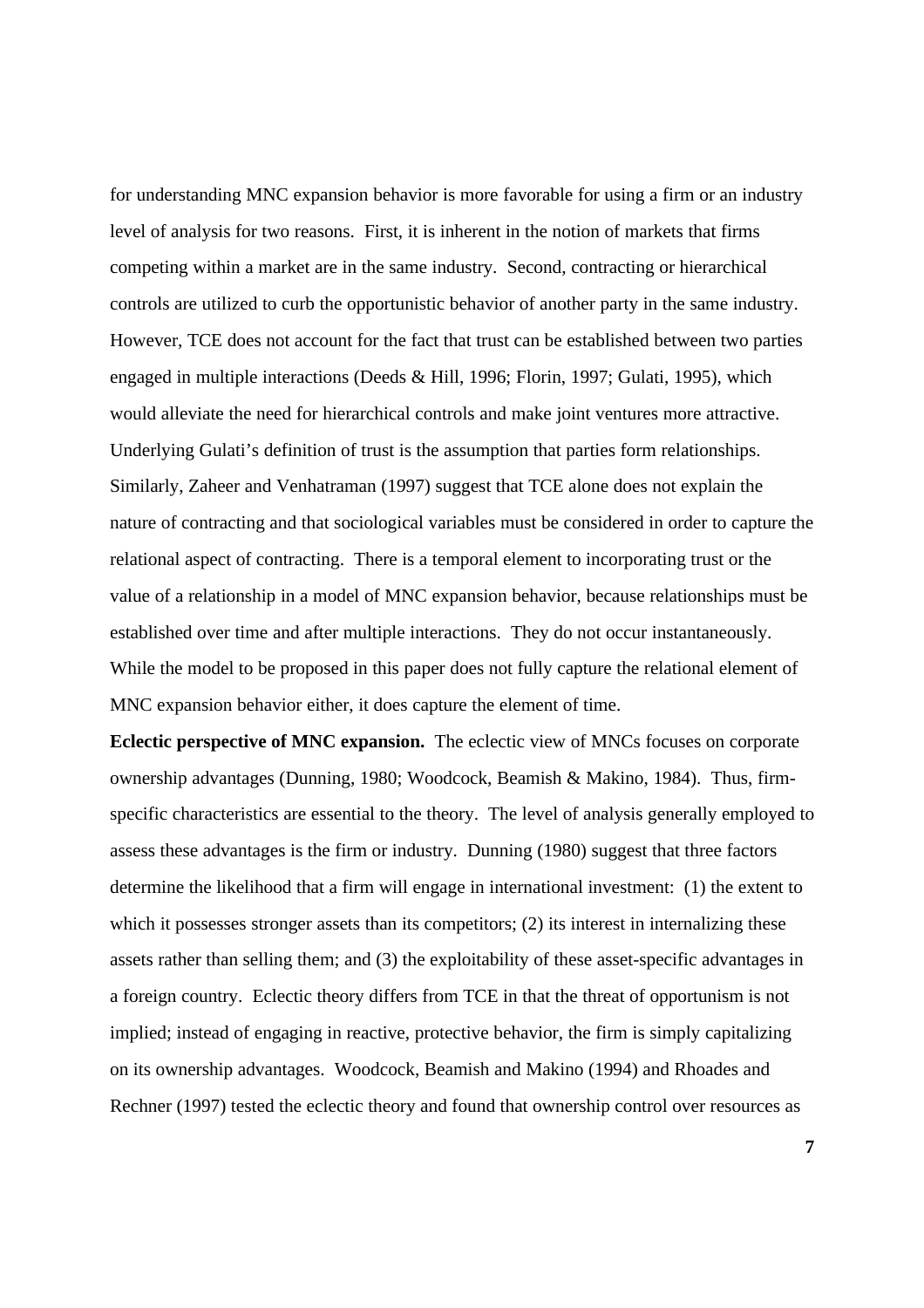determined by mode-of-entry choice, had a positive effect on the performance of a firm. While ownership is important to consider in mode-of-entry decisions, it cannot be the sole decision-making criterion because it does not explain country-level behavior. This theory is also not very helpful in predicting timing-of-entry choices.

**Knowledge transfer view of MNC expansion.** Kogut and Zander (1993) suggest that MNCs arise through their superior use of organizations as vehicles for the international transfer of knowledge. Like TCE, which suggests organizations can benefit from internalizing market transactions, the knowledge transfer view suggests it is more efficient and less expensive for firms to internalize and exchange information rather than to acquire information from external sources. However, coordinating the flow of organizationally and environmentally relevant information in a trans-national organization is not without its challenges (Gupta & Govindarajan, 1991).

The knowledge transfer view employs a firm level of analysis in which the firm's efficiency determines the ultimate success of the knowledge transfer (Kogut, 1988), in contrast to the TCE perspective which emphasizes market failures and the fear of opportunism. Similar to eclectic theory, this view identifies important firm-specific variables that must be considered when making mode-of-entry decisions. However, it does not help explain country-level behavior or the timing of expansion activities.

**Option theory perspective of MNC expansion.** Option theory is a concept traditionally applied to finance. More recently, it has been used in management literature to explain how firms value collaborative venturing agreements (Chi & McGuire, 1996; Folta & Ferrier, 1997) and technology acquisition (Bowman & Hurry, 1993; Folta & Leiblein, 1994; Hurry, Miller & Bowman, 1992; McGrath, 1997). "Options represent the right to participate in future opportunities without the obligation to do so" (Malos & Campion, 1995:619; see also Sharp, 1991). Kogut (1991) saw joint ventures as an option to expand in response to future market conditions. He proposed that the option is *exercised* by acquiring the venture.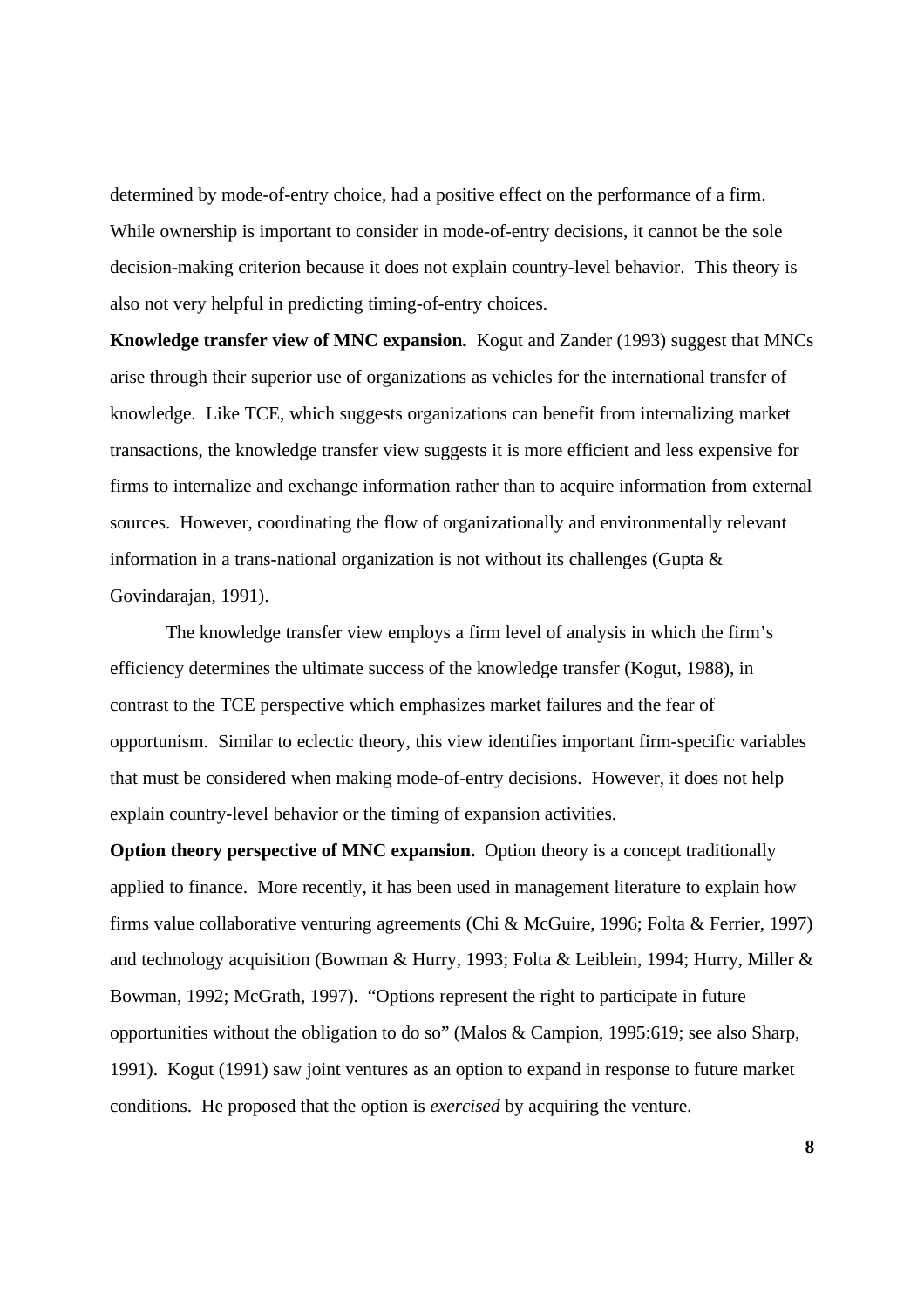The application of option theory in management strategy differs from its use in finance in that "financial option models rely on several core assumptions to arrive at an option price" (McGrath, 1997:975). These assumptions include: (1) the underlying asset of the option has a known price; (2) it is liquid, or tradable; and (3) the more volatile the price of the underlying asset, the greater is its option value (McGrath, 1997). In management strategy these assumptions are relaxed, but the core is similar in that, given an uncertain future, people like to keep options open (Bowman & Hurry, 1993). Thus, an option simply represents an investment in an opportunity which can be capitalized upon or *exercised* as more information becomes available regarding the value of the investment.

The essence of option theory as it relates to MNCs can be illustrated using a wellknown MNC, Coca-Cola. Coca-Cola has a presence in nearly every country in the world. Yet this did not preclude the company from further enhancing its position in several countries in 1996 with a start-up in China and two joint ventures, one in Venezuela and another in Germany.<sup>2</sup> While the actual decision-making process involved in developing and implementing this growth strategy was not made public, had option theory been the decision rule, certain inferences could be made. Option theory would infer that Coca-Cola assessed the value of entering several different countries in the same year, using the modes-of-entry it did, to be greater than the value of choosing a different combination of locations, timing, and entry-mode choices. Decision choices must be evaluated, with each one assigned a value based on the probability that other environmentally controlled events will or will not occur. Underlying its choices was the level of uncertainty Coca-Cola was willing to incur. The concept that a firm can capitalize on uncertainty if its management of risk is well-timed and well-coordinated is the very essence of option theory.

Considering that environmental uncertainty is at the core of option theory, it is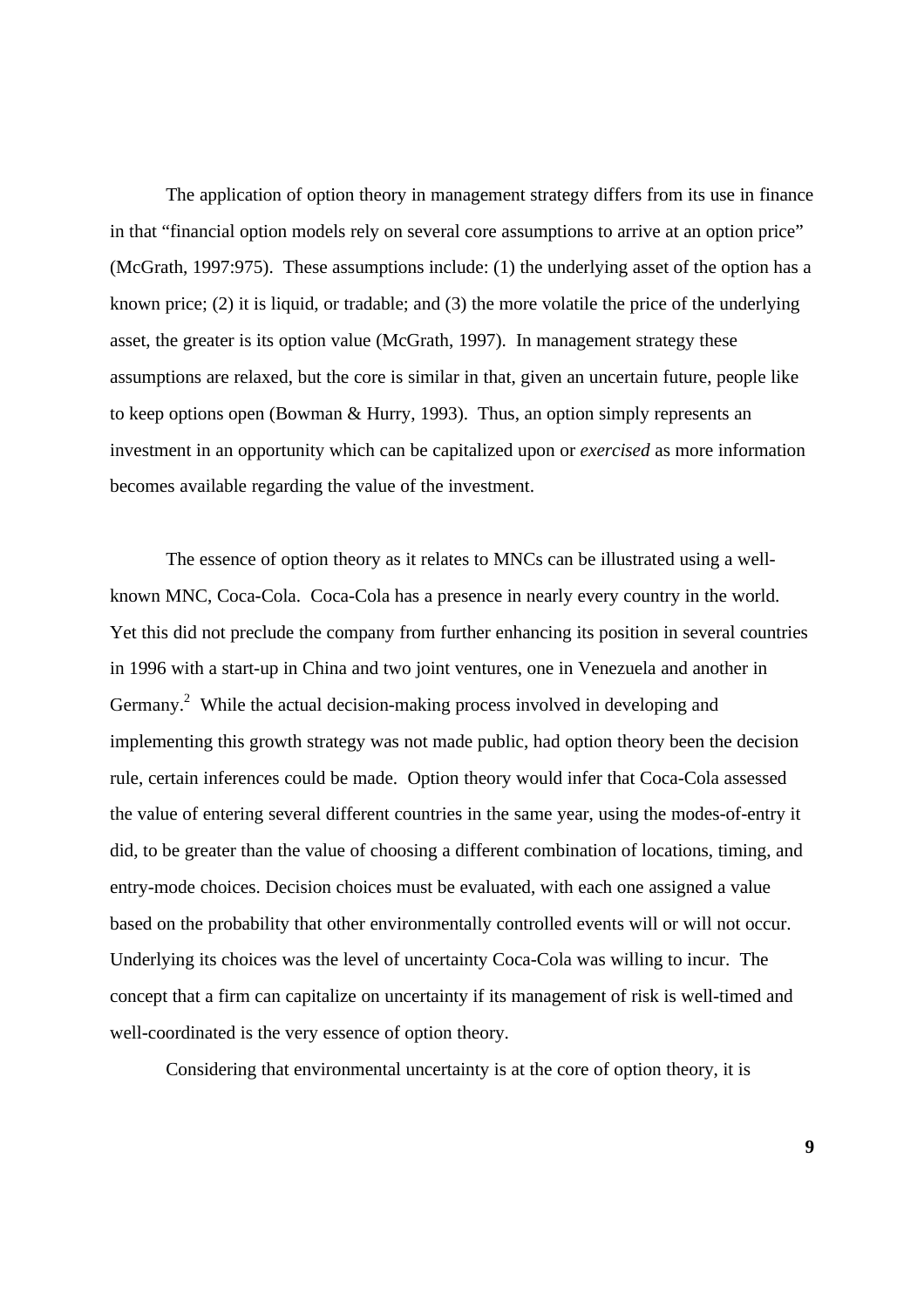important to identify the factors that must be assessed when assigning values used to predict mode-of-entry and timing-of-entry choices. As evidenced by the previously established theories, firm-specific and industry-specific characteristics are important. *Intra-country* variables have also been used to interpret the multiple political, regulatory, cultural, economic, and resource endowment factors that may impact the ability of MNCs to operate and outperform competitors in particular countries (Anand & Kogut, 1997; Ghoshal & Bartlett, 1990; Lecraw, 1984; Porter, 1980, 1981, 1986, 1990). However, *inter-country* factors are often overlooked in management strategy research.

The international political economics (IPE) literature has elaborated upon research on inter-country factors (Boddewyn & Brewer, 1994). While the IPE literature has identified many such factors, the author has chosen three in particular: trading preferences; trading alternatives; and capital needs. These three factors encompass the complexity of the global market in which MNCs make decisions and highlight the possible interactions between countries (independent of MNCs) that may affect MNCs' mode-of-entry and timing-of-entry choices.

Examples of MNCs that failed to consider these inter-country factors can be found in Uhlenbruck's (1997) research on MNCs' acquisition of existing companies in Central Eastern European (CEE) countries. This study found that the acquired firms' sales to clients in other CEE countries were lower than pre-acquisition levels. Uhlenbruck (1997:207) speculated that MNCs acquired these firms with the hope of selling to firms in other CEE countries, but the trade arrangements between these countries were now defunct due to political instability, and "the acquired firms likely have lost their links to other countries in CEE."

# **DESCRIPTIONS OF INTER-COUNTRY VARIABLES**

**Trading preferences.** Countries' preferences for trading partners depend upon politics, economics, and convenience. As Wells (1983:137) noted, "Sri Lanka, Mauritius, and Papua,

 2 Coca-Cola's 1996 Annual Report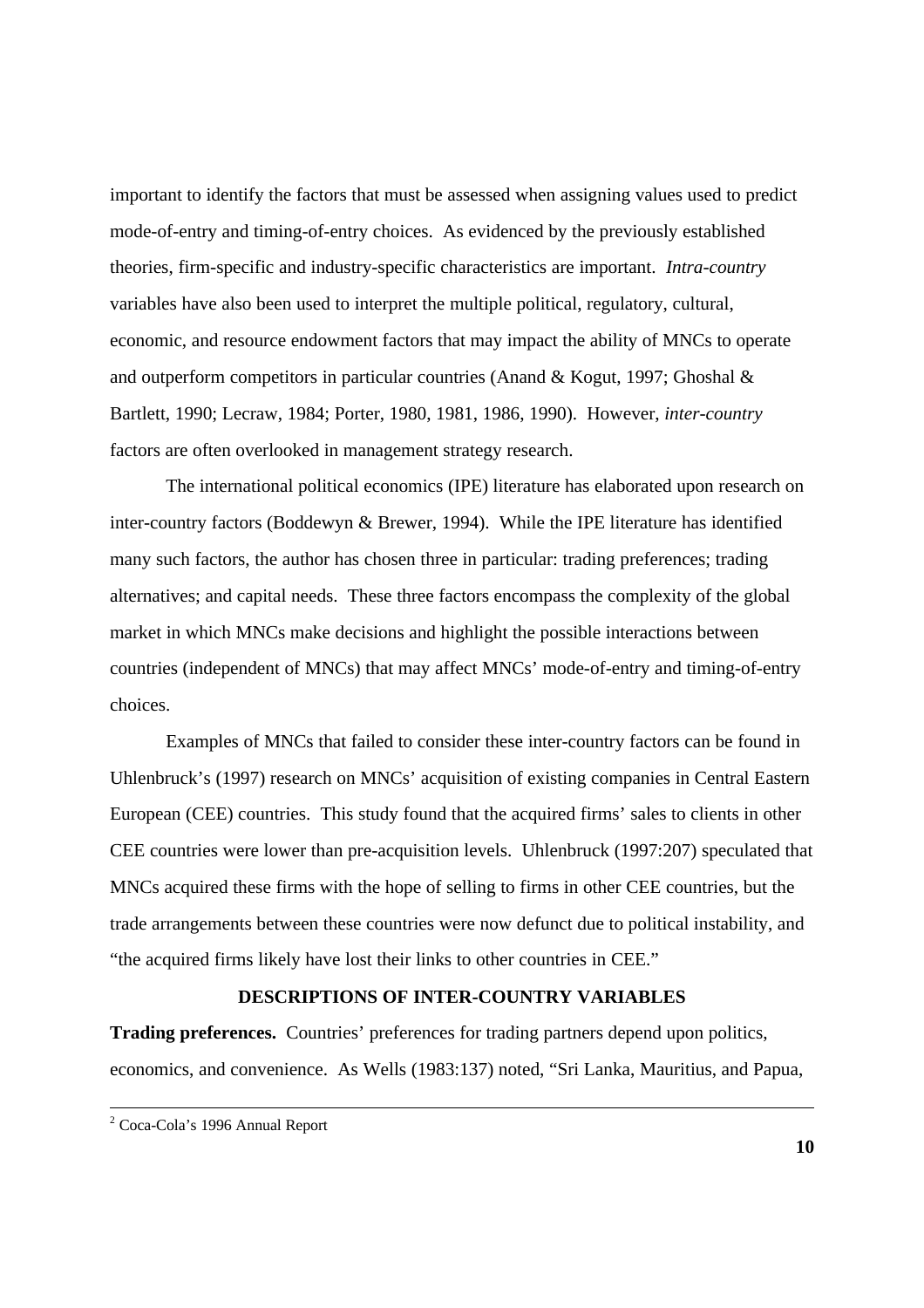New Guinea, have all recruited investors from Hong Kong, largely for economic advantages. The policies of the Egyptian government have favored Arab investors over other foreign investors, principally to further Arab unity. On paper at least, the members of the Andean Common Market in Latin America prefer investors from other Latin American countries partly as a counterweight to the powerful economic and political position held by the United States."

The trading preferences of a country are an important consideration to an MNC contemplating multiple country expansion projects. If the MNC's objective is to coordinate its expansion activities, within a set of countries, it must know whether or not these countries have trading preferences for each other. This fact could facilitate or hinder an MNC's exports (e.g., unfinished goods or raw materials) to its other facilities or to the consumer markets of the other countries in the set. If its objective is to use its operations in this set of countries as a springboard for gaining access into country markets outside of the set, then knowing this set of countries' trading preferences for countries *outside* of the set is important. Therefore, when making mode-of-entry and timing-of-entry choices, an MNC must assess the value of the trading preferences of a set of countries and the stability of these choices over time.

**Trading alternatives.** There are numerous trading alliances in which countries can participate, and developed countries have access to more than one. These alliances provide many benefits to the participants, one of the most important being a favorable trading status relative to other countries. The largest of these alliances is the General Agreement on Tariffs and Trade (GATT), which had 103 member countries in 1992. Another is the North America Free Trade Agreement (NAFTA), shared among the United States, Canada, and Mexico. In Europe, there is the European Free Trade Association (EFTA), and the European Community (EC). The EC "has always divided the rest of the world into groups in the design of its trade policy: its own members, the EFTA; the Mediterranean; the former colonies in Africa, the Caribbean, and the Pacific" (Griffith-Jones, 1993:33). Considering the pending unification of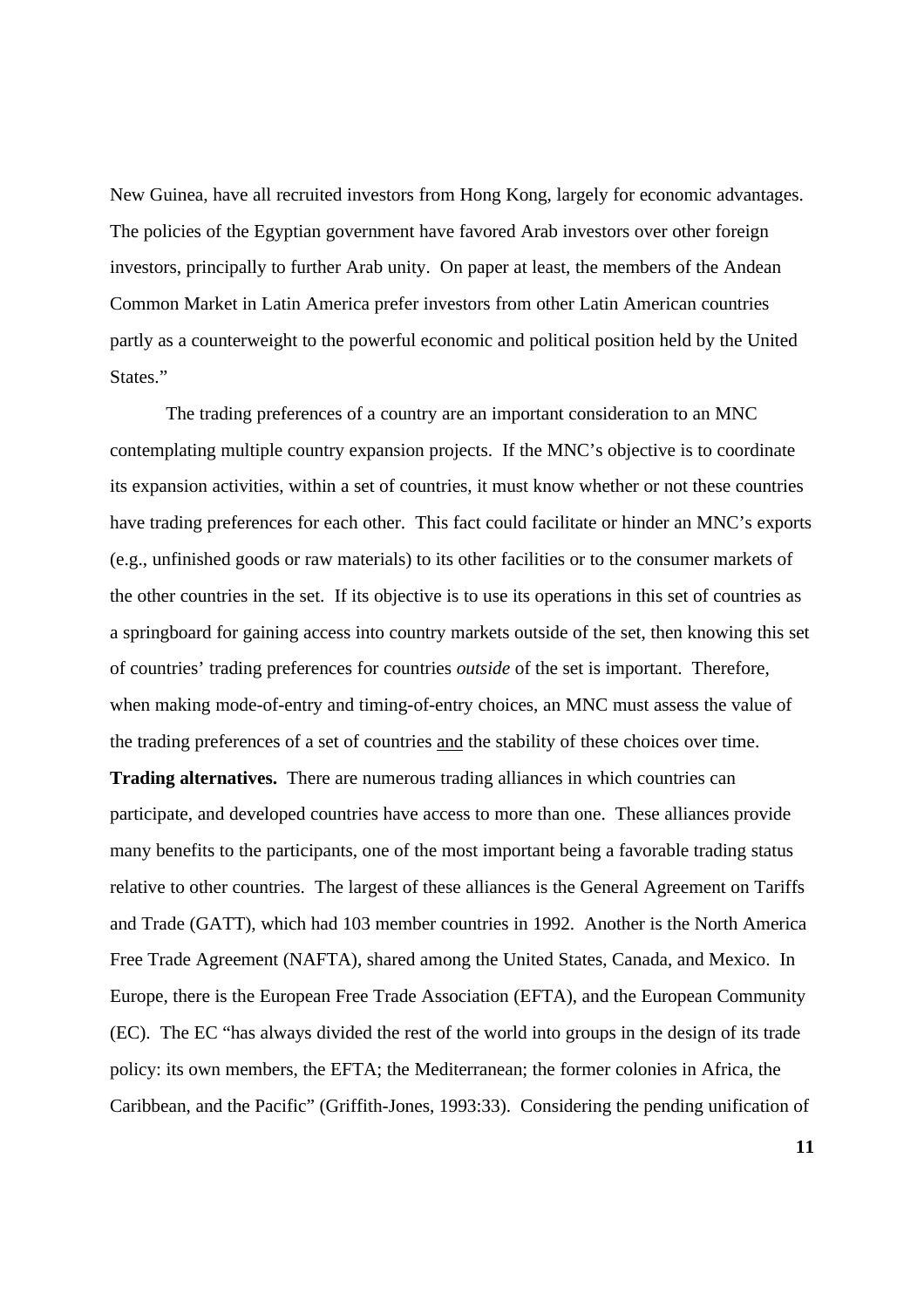the EC, these preferences are not likely to change any time soon.

The distinction between a country's trading preferences and its trading alliances is one of formality and politics. Membership in a trading alliance is much more formal in that it carries conditions and terms of trade, not just preferences. Membership in a trading alliance also has political implications in that politics often impacts the terms of trade. Thus, an MNC's choice to expand into a set of countries which all belong to the same trading alliance ensures some stability in the trading patterns of these countries. In addition, political favors may be exchanged among these countries, thereby turning previously *intra*-country issues into *inter*-country issues. An MNC that chooses a set of countries that are not in the same trading alliances may face trading impediments when trying to export *inter*-country within the set. **Capital needs.** The influence of the World Bank and the International Monetary Fund (IMF) increased in the 1980s as many developing countries experienced debt crises. Loans provided by these two institutions often carried strict conditions which impacted borrowing countries' trade policies (Girling, 1985; Tussie & Glover, 1993). The debt crises have also caused many developing countries to face intense competition for capital - either in the form of government aid, bank credit, foreign direct investment, or portfolio investment - because traditional forms of capital are decreasing or carry undesirable conditions (Stopford, Strange, & Henley, 1991).

At first glance, the capital needs of a country might be seen as impacting only its national economy. However, loans from the IMF or the World Bank may have imposed trade restrictions. Thus, there can be a connection between a country's capital needs and its alternatives and preferences. To the extent that other countries lend financial support, even without strict conditions, the borrowing country may then owe political or trade favors. In any case, the capital needs of a country may ultimately impact its trade relations, and further help or hinder an MNC's expansion strategies regarding mode-of-entry and timing-of-entry decisions.

## **MODEL DEVELOPMENT AND PROPOSITIONS**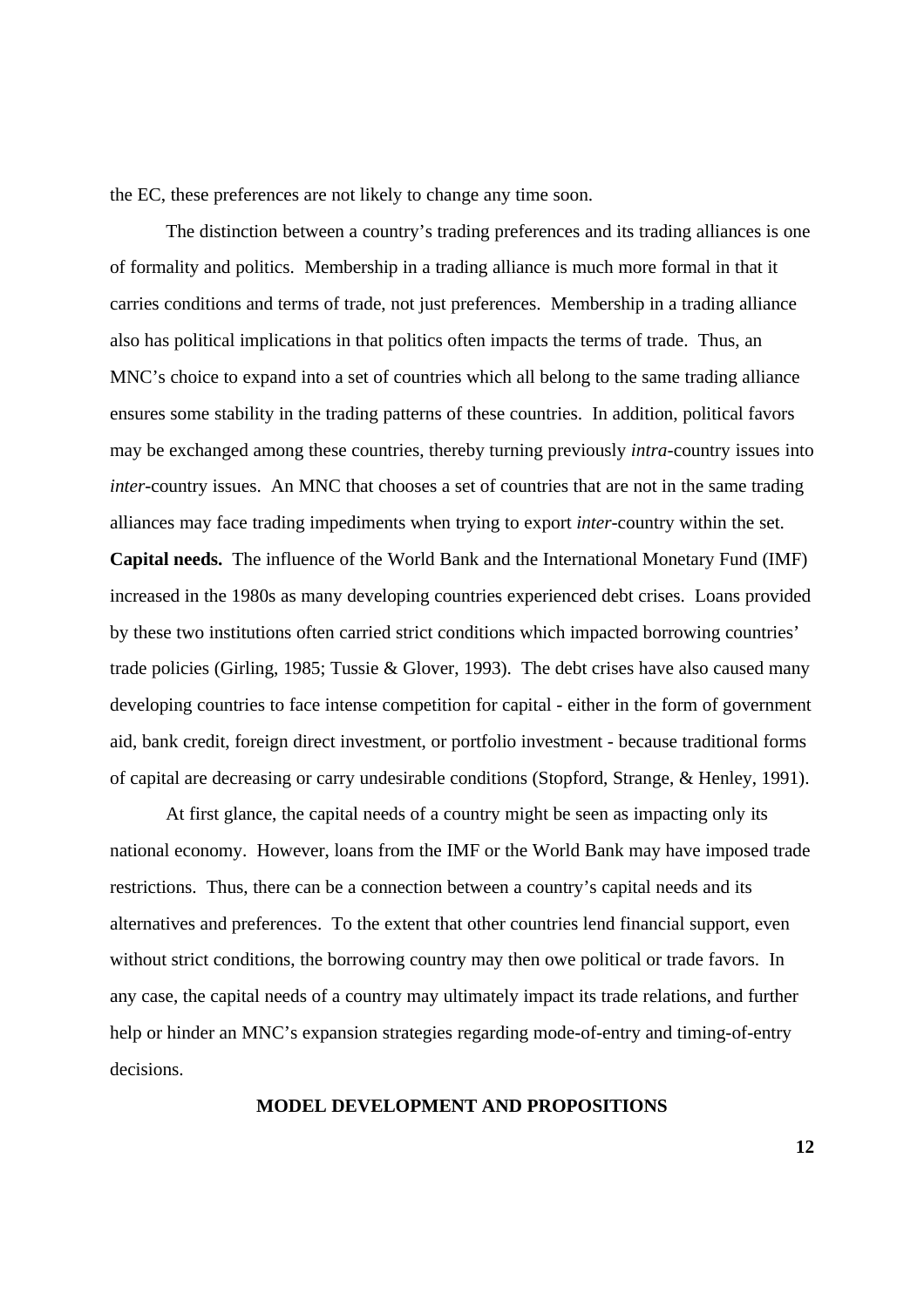### **[INSERT FIGURE 1 AND FIGURE 2]**

As evidenced in the previous discussion of the literature, three theories- TCE, eclectic theory, and knowledge transfer efficiency theory- have provided the theoretical framework for testing the relationship between firm-specific and industry-specific variables (as constrained by intra-country variables) and MNCs' mode-of-entry choices (Chang, 1995; Hennart, 1982; Kogut & Singh, 1988; Woodcock, Beamish & Makino, 1994). Firm-specific and industryspecific variables have served as separate independent variables, with intra-country variables as moderators, and mode-of-entry as the dependent variable. Instead, the model proposed in this paper assimilates the firm-specific, industry-specific, and intra-country variables into one functional equation which becomes a single independent variable. The resulting equation assigns an option value to the opportunity associated with an MNC's target set of countries. This value is used to predict mode-of-entry decisions. Thus, the level of analysis is the decision. To fill a gap in previous literature, the three inter-country variables (trading preferences, trading alternatives, and capital needs) are added to the option value equation to ensure that the information assessed in making mode-of-entry decisions is truly global. The dependent variable, mode-of-entry, is treated as a categorical variable in which the values can either be license/export agreement, joint venture, or acquisition. The independent variable, option value is continuous, but for the purpose of this paper is given one of three levels: high, moderate, or low.

The same firm, industry, intra-country, and inter-country information can be used to assign an option value to the stability of an MNC's target set of countries. This value is used to predict timing-of-entry decision. The option value becomes the independent variable that directly influences the dependent variable, timing-of-entry. While time is a continuous variable, here it is considered to be categorical, taking on one of the following values: simultaneous, sequential, or informal. Thus, an MNC entering a set of countries at the same time (defined as within the same calendar year) is considered a simultaneous entry. An MNC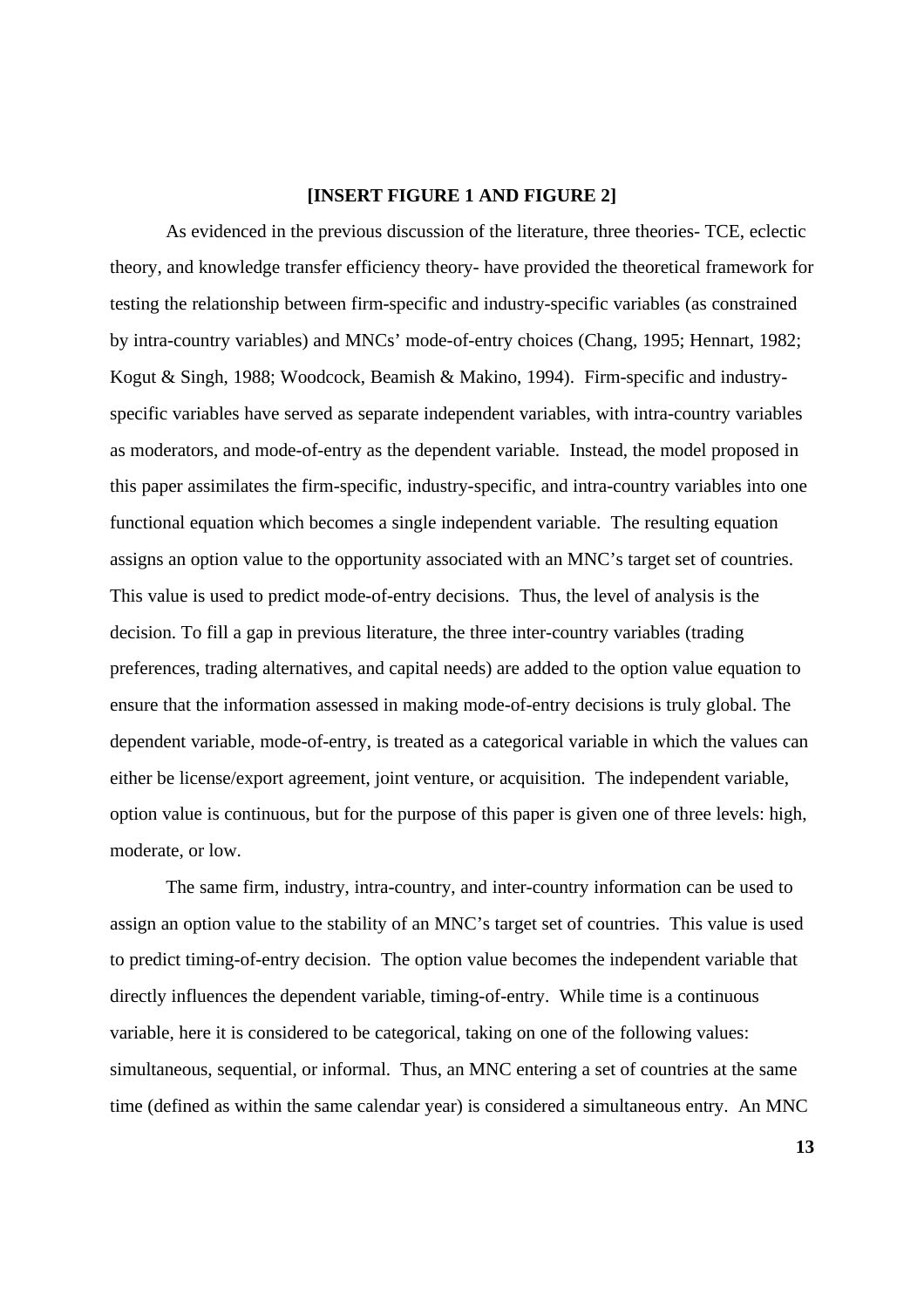entering a set of countries over a period of years as part of its initial strategy (wherein having a planned strategy to enter each country at specific intervals of time was established when the initial decision was made) is considered a sequential entry (Mintzberg & Waters, 1985). Finally, an MNC that enters a set of countries over a period of years (i.e., without a strategy for the timing-of-entry, but merely a generic goal to enter a set of countries eventually) is considered an informal entry (Mintzberg & Waters, 1985). It should be noted that the nature of this relationship differs from that between option value and mode-of-entry choices in that changes in the decision criteria are emphasized over the criteria themselves. The specificity of each of the relationships in the model is explained in the following sections.

**Mode-of-entry.** The fact that certain firm-specific variables (e.g., asset size, degree of diversification, country experience, multinational experience) and industry-specific variables (e.g., industry concentration, average research & development expenditures, advertising expenditures) were previously tested and found to influence MNCs' mode-of-entry choices (Kogut & Singh, 1988) means that they cannot be discounted. Yet, they need to be considered simultaneously when making mode-of-entry decisions. Kogut and Singh (1988) developed a functional equation that aggregated this information into an option value. However, the emphasis of their research was on the variance national culture explained in mode-of-entry decision. To isolate the cultural variance, they controlled for firm-specific and industry-specific variables. They found that the effects of culture were significant. This paper acknowledges culture, but only as a component of intra-country factors (e.g., average level of education of labor force, unemployment rates, economic growth rates). Hence, option value is seen as a function of the following (see Figure 1):

Option value =  $f$ (firm-specific variables[X<sub>1</sub>], industry-specific variables[X<sub>2</sub>], intra $country$  variables[ $X_3$ ])

However, these variables do not provide a complete picture of the environment in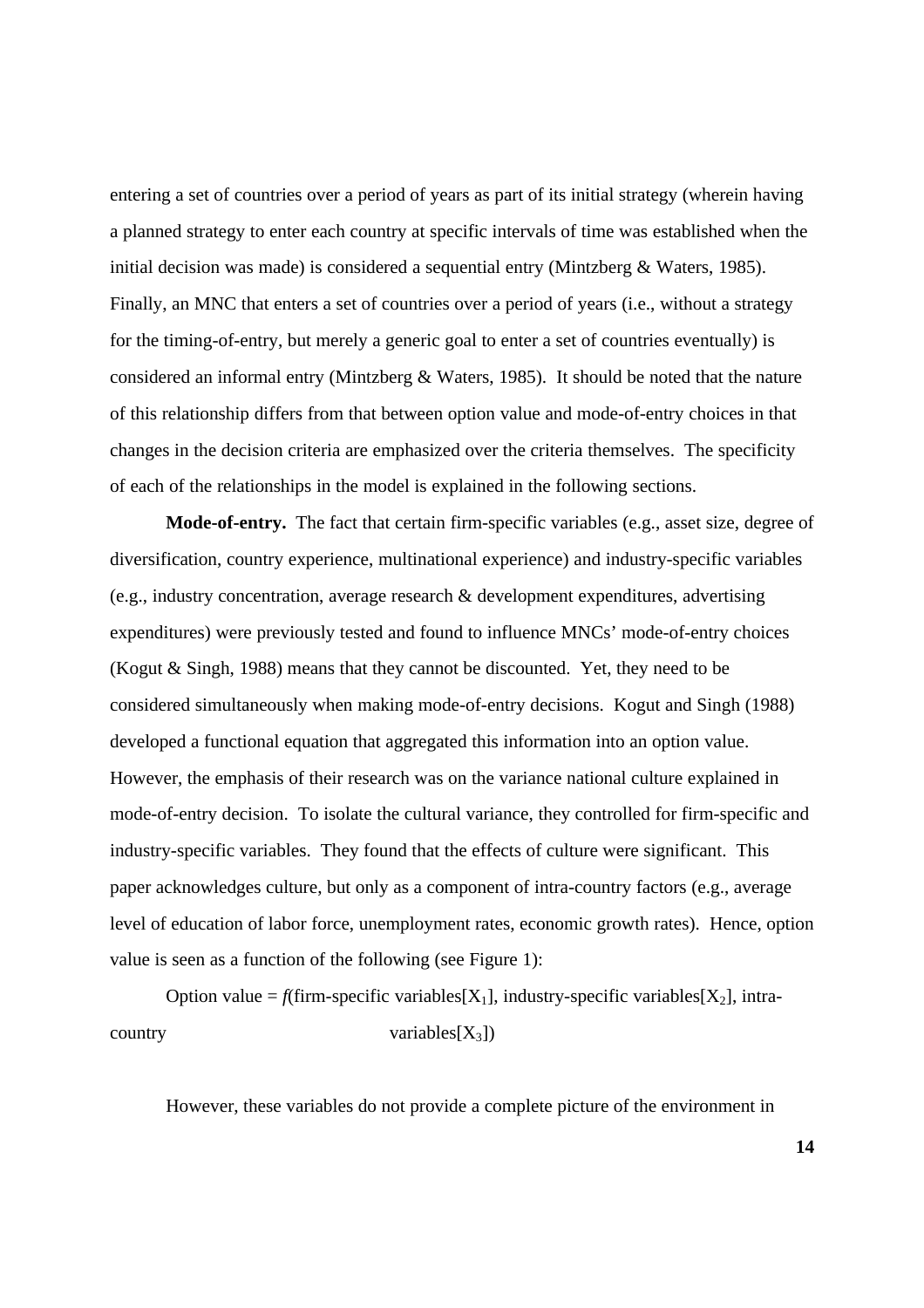which MNCs' expansion decisions need to be made. Implicit in Kogut and Singh's (1988) model is that an MNC expands into one country at a time; hence, a mode-of-entry decision is made independently each time an MNC expands. However, this is not entirely realistic since MNCs do develop strategies for entry into a set of countries (Coca-Cola 1996 Annual Report; Meredith, 1/21/98- *The New York Times*). When such entry is to be made, an MNC must additionally consider the interactions among these countries that are independent of the MNC's affiliations with each country. Therefore, it is necessary to consider the three intercountry variables (see Figure 1).

Option value =  $f$ (trading preferences[X<sub>4</sub>], trading alternatives[X<sub>5</sub>], and capital  $needs[X_6]$ 

Overall, the higher the number of trading preferences and alliances which the targeted countries have in common, the higher the option value assigned to the decision to invest in this particular set of countries. The higher the aggregate amount of loans outstanding by the countries in the set to the World Bank or the IMF, the lower the option value assigned to investing in this particular set of countries. However, the higher the aggregate amount of loans outstanding by the countries in the set to *other countries in the set*, the higher the option value assigned to the decision to invest in this particular set of countries.

Considering that the emphasis here is on multi-country expansion decisions and the value that inter-country variables add to such decisions, it is expected that inter-country variables will explain more variance in entry-mode selection than any of the other variables would alone.

*Proposition 1:* The three inter-country variables- trading preferences, trading alternatives, and capital needs- will directly influence an MNC's mode-of-entry choice. Specifically, controlling for firm-specific, industry-specific, and intra-country variables, the three inter-country variables will still explain a significant portion of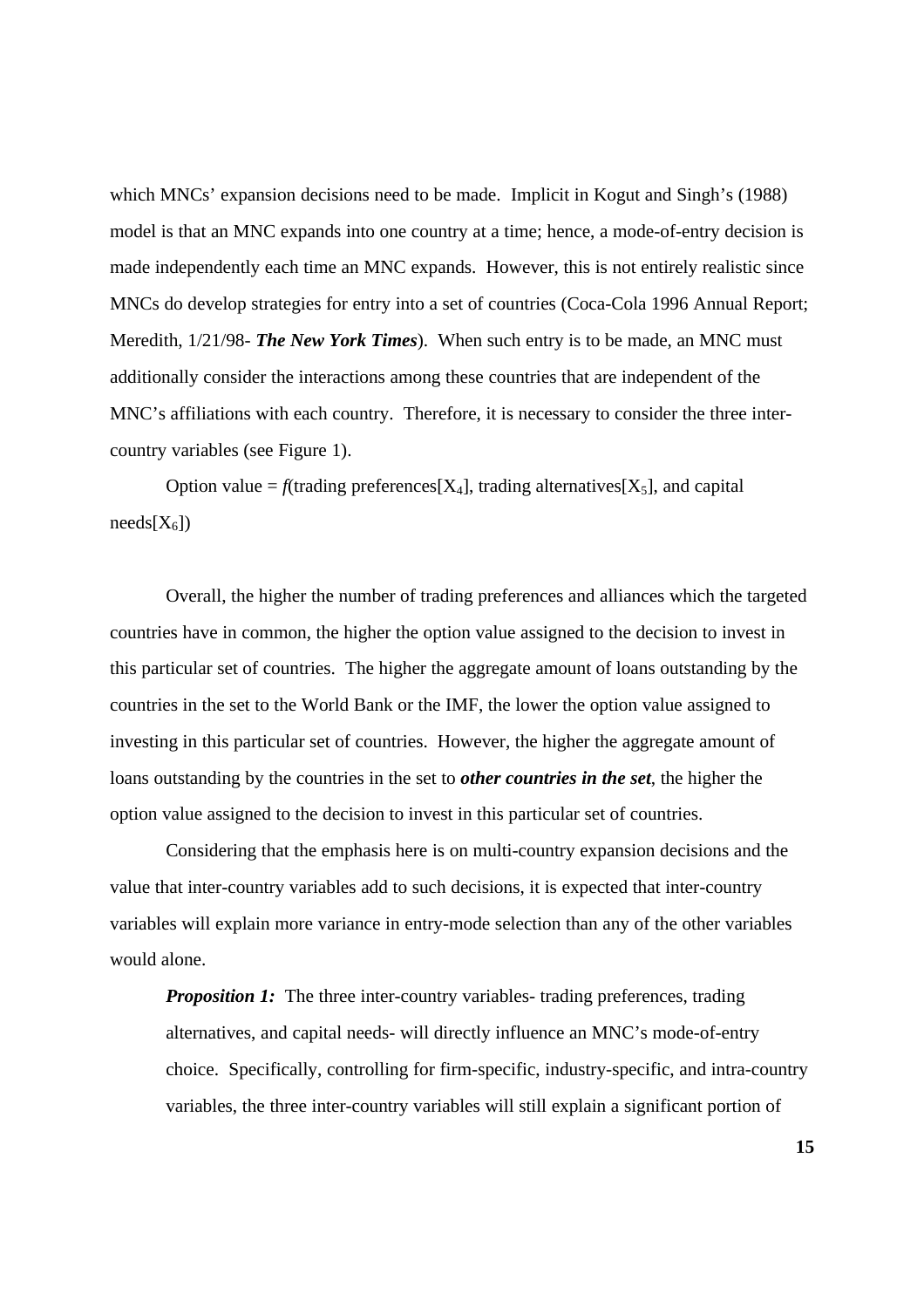variance in an MNC's mode-of-entry choice.<sup>3</sup>

Option value  $=$  *f*(inter-country variables: controlling for firm-specific, industryspecific, and intra-country variables) $4$ 

According to assertions of TCE, eclectic theory, and knowledge transfer theory, an acquisition is the most desired mode-of-entry because it allows for the most control over a firm's resources. Recently, however, option theory has been linked to some of these theories to illustrate how joint ventures may sometimes be more advantageous (Chi & McGuire, 1996; Folta & Ferrier, 1997). Option theory suggests that an acquisition, a joint venture, or a license/export agreement are equally desirable given an uncertain environment in which conditions regarding firm-specific factors, industry-specific factors, intra-country factors, and inter-country factors are constantly changing and require coordination.

If an MNC wants to enter a set of countries only to follow a competitor, the objective may be to simply enter with the least amount of resources committed until more information becomes available. Thus, the MNC may favor a license/export agreement instead of an acquisition, despite minimal transaction costs and knowledge transfer efficiencies associated with an acquisition. In this case, the option assigned to the decision to enter the country set is low because it is merely a reaction to the move of a competitor rather than a part of a long-

<sup>&</sup>lt;sup>3</sup> Each of the inter-country variables can be operationalized using secondary data sources. Trading preferences and trading alternatives can be assessed categorically or numerically. For instance, a pool of countries considered for expansion will have a trading preference toward a region or specific countries which can be categorized by name. The amount of overlap of the names which the countries in a set share in common captures the interconnectedness of the set. Instead of using names, a researcher could simply count the number of countries for which each country in the set has trading preferences. The same can be applied to trading alternatives. The trading alliances to which each country in a set belong can also be captured categorically or numerically. Last, capital needs of the countries can be operationalized by adding the total amount of loans each country in a set has outstanding to the World Bank or the IMF. Any other well-publicized capital infusions provided by other countries to assist the financial needs of a country (e.g., South Korea) can also be ascertained.  $4$  The relationship between the variables in this functional equation may be additive or multiplicative. Based on an MNC's strategy, some of the variables may be assigned more weight than others. These are issues that must be tested empirically. For simplicity, this paper assumes that the variables are given equal weight and are additive.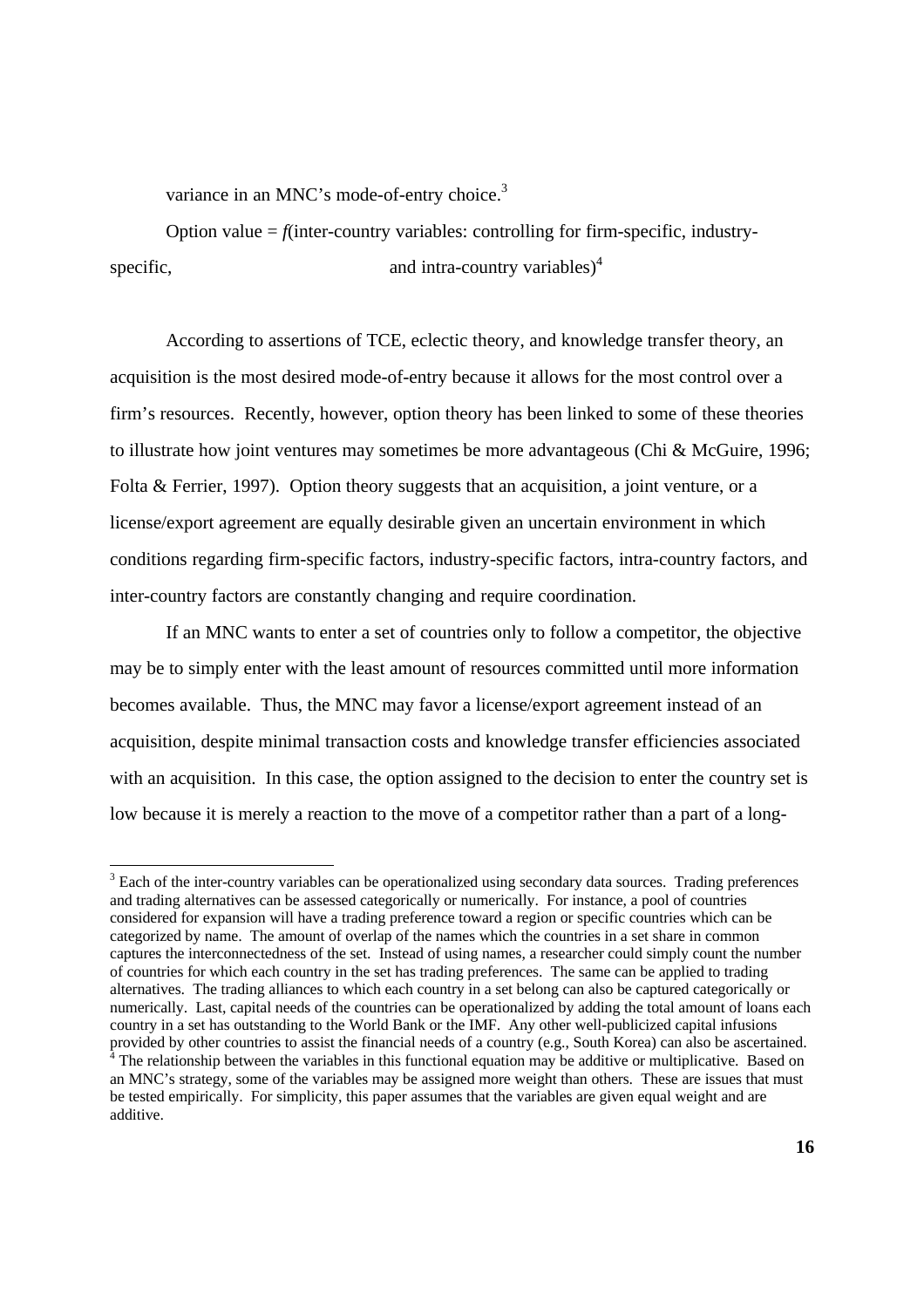term strategy. Thus, an option value assimilates all of the information (firm, industry, intracountry, and inter-country), resulting in a value that is high, moderate, or low as it relates to mode-of-entry choice.

*Proposition 2a:* A high option value assigned to the decision to invest in a particular set of countries increases the probability that the MNC will choose an acquisition mode of entry into these countries.

*Proposition 2b:* A moderate option value assigned to the decision to invest in a particular set of countries increases the probability that an MNC will choose a joint venture mode of entry into these countries.

*Proposition 2c:* A low option value assigned to the decision to invest in a particular set of countries increases the probability that an MNC will choose a licensing or exporting mode of entry into these countries.<sup>5</sup>

**Timing-of-entry.** Harrigan (1986: 12) suggests that "timing is an important part of effective joint venture strategy formulation in situations where environments change rapidly because firms that move first often gain access to better partners, which in turn can give them a competitive advantage that late entrants can not capture as easily." While her comment refers to joint ventures, it is highly probable that first mover advantages of any sort may provide a firm with opportunities unavailable to slower moving competitors. Thus, regardless of an MNC's mode-of-entry choice, timing-of-entry is important. However, similar to modeof-entry, there is a natural probability that an MNC will enter a group of countries in a set fashion based on the capital resources of the firm, and the competitive and risk strategy it employs. The traditional theories (TCE, eclectic theory, and knowledge transfer efficiency theory) do not provide explicit direction for testing how an MNC determines the timing of its

<sup>&</sup>lt;sup>5</sup> The entry mode choice of an MNC can be operationalized using secondary sources such *Mergers and Acquisitions*, and *Yearbook on Corporate Mergers, Joint Ventures, and Corporate Policy*. Publicly traded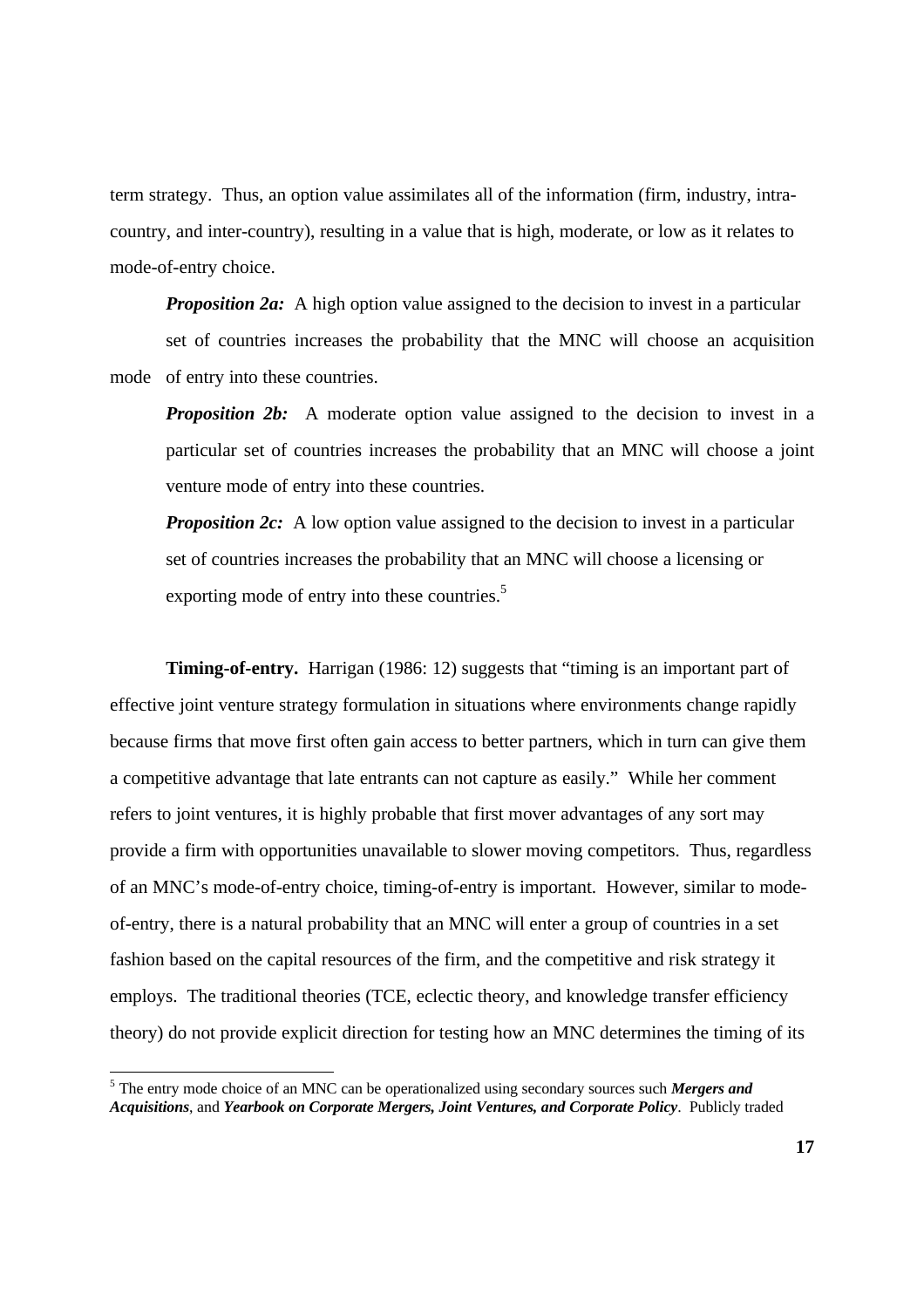expansion activities. Option theory, on the other hand, presumes that an MNC is concerned about both the uncertainty regarding the decision to enter a set of countries and the question of when is the optimal time to enter a set of countries. Thus, the assignment of a high, moderate, or low option value conveys the urgency with which an MNC associates the expansion. This value is then used to predict when an MNC will enter a set of countries.

Mintzberg and Waters (1985:259) proposed that in the case of a firm's planned strategy "leaders at the centre of authority formulate their intentions as precisely as possible and then strive for their implementation." On the other hand, they noted that patterns or consistencies may be realized "despite or in the absence of intentions" and that these patterns may be imposed by factors external to the firm (Mintzberg  $\&$  Waters, 1985:258). An MNC can have a planned or emergent strategy as it relates to the timing of its expansion into a set of countries. An MNC interested in preempting a competitor's entry into a set of foreign markets (Chen, 1996; Chen & Stucker, 1997; Harrigan, 1986) may wish to enter a set of markets simultaneously. And an MNC that wants to allow itself room to learn and engage in trial and error in its international operations may have a sequential plan of entry (Chang, 1995). An MNC interested in following a competitor into each of the foreign markets in which the competitor has operations may wish to do so over a period of years. In other words, it can be surmised that MNCs must make timing-of-entry decisions which are similar in complexity to mode-of-entry decisions.

This paper suggests that the same firm-specific, industry-specific, and intra-country variables can be used as predictors of an MNC's timing-of-entry decision. Thus, these variables can be employed in a functional equation that assigns an option value to an MNC's timing-of-entry decision as it relates to international expansion. However, since the MNC is concentrating on timing, it is not the absolute values of these variables that matter. Since the MNC is trying to gauge the uncertainty and risk associated with any or all of these variables

corporations will also announce such decisions in national newspapers and press releases.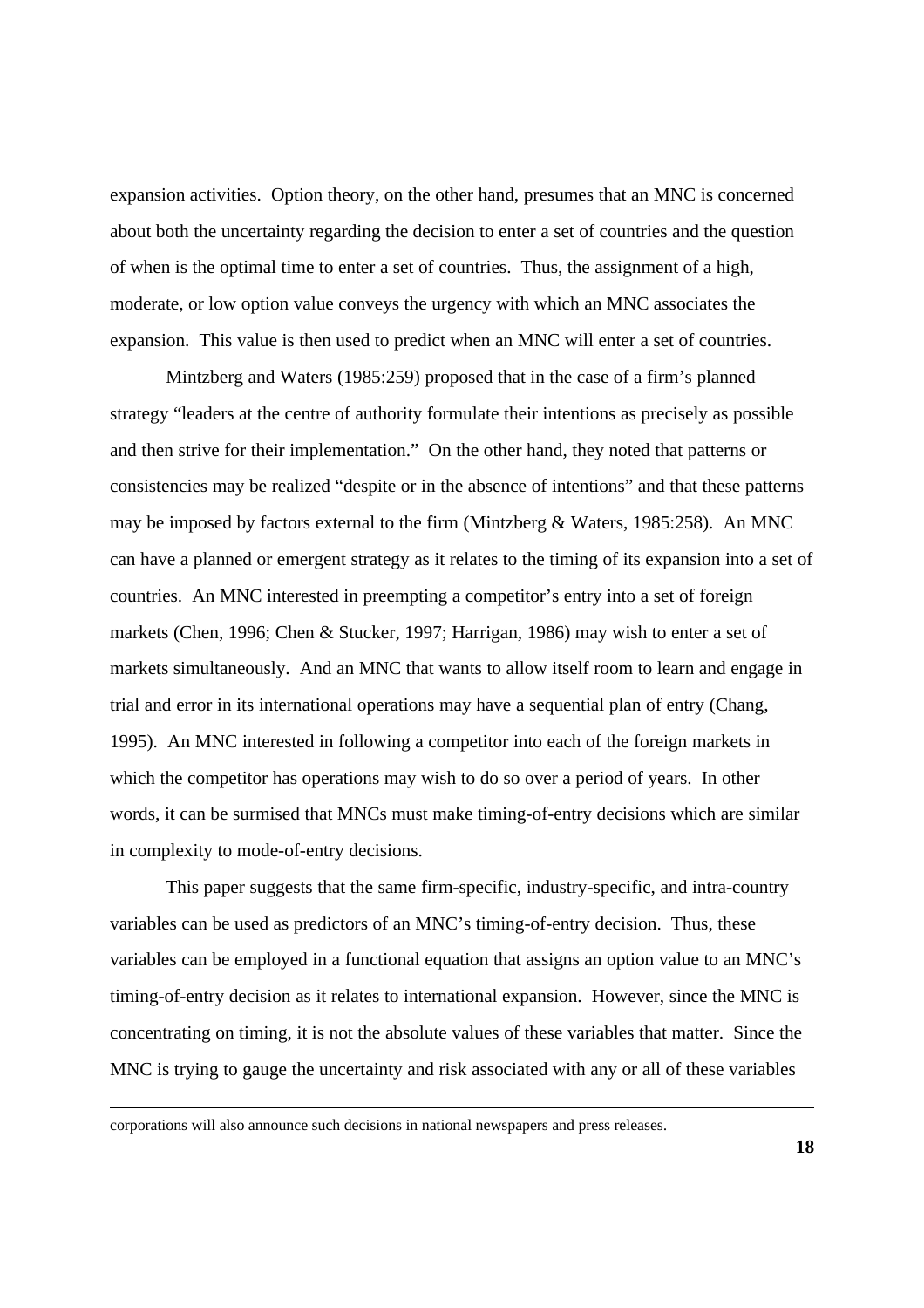changing unexpectedly, it is the change in these variables that matter.

An MNC attempting to position itself to expand must be able to respond quickly to actual or anticipated changes in the environment for both competitive and self preservation reasons (Harrigan, 1986; Kogut, 1985; Nayyar & Bantel, 1994). One way to accomplish this is to formulate a plan of action based on past events. Thus, given a particular time frame (e.g., the past five, or ten years), an MNC can assess the changes in its firm-specific and industry-specific factors and the changes in the intra-country variables of each country it has targeted for expansion (see Figure 2).

*Proposition 3:* Changes in firm-specific, industry-specific, and intra-country variables (rather than absolute values) will directly influence an MNC's timing-of-entry decision.

The functional equation of option value is thus stated as follows:

Option value =  $f(\Delta firm\text{-}specific\ variables[X_1], \Delta industry\text{-}specific\ variables[X_2],$ 

 $\Delta$ intra- country variables[X<sub>3</sub>])

However, once again, these variables do not provide a complete picture of the environment in which MNCs' expansion decisions must be made. When entry into a set of countries is to be made, an MNC must also consider the stability of the interactions among these countries (that are independent of the MNC's affiliations with each country). Consideration of the three inter-country variables (trading preferences, trading alternatives, and capital needs) is, thereby required. Of particular interest would be whether the countries in the set change trading alliances frequently, or if a specific event has occurred (Uhlenbruck, 1997) to permanently alter the trading relations. Additionally, the firm will want to consider any change in the financial health of any of the targeted countries that would cause its borrowing needs with the World Bank and IMF to increase (e.g., South Korea). Taking these consideration into account, an MNC may still decide to enter this set of countries; however, it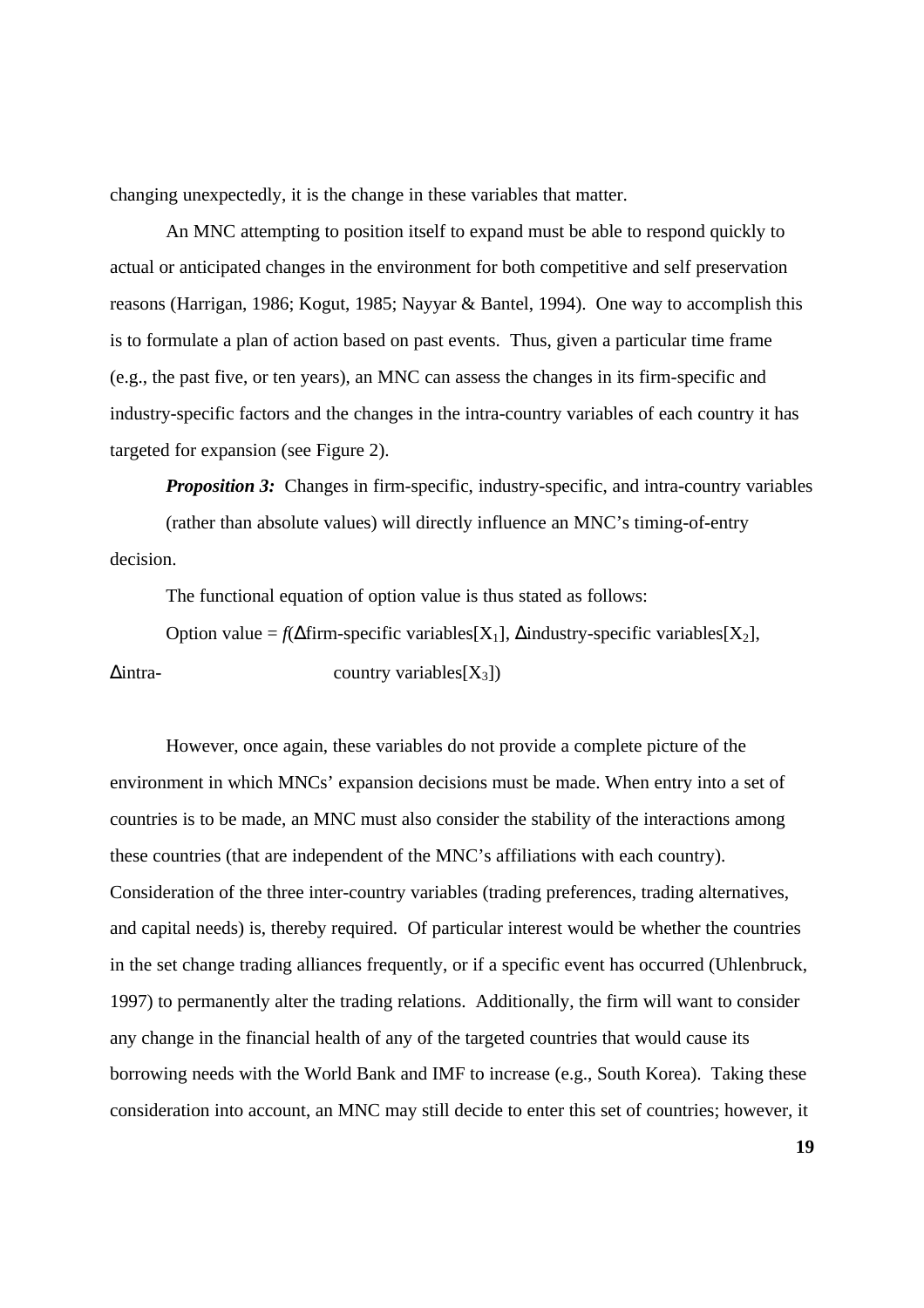may choose to pace itself gradually until more information becomes available. This paper anticipates that changes in these inter-country variables can preempt any strategic plans surrounding a firm's core competencies or competitive position within an industry (see Figure 2).

Option value =  $f(\Delta \text{trading preferences}[X_4], \Delta \text{trading alternatives}[X_5], \Delta \text{capital}$  $needs[X_6]$ 

*Proposition 4:* Change in the three inter-country variables (trading preferences, trading alternatives, and capital needs) will directly influence an MNC's timing-of-

entry choice. Specifically, controlling for firm-specific, industry-specific, and intra-country variables, the three inter-country variables will still explain a significant portion of variance in an MNC's timing-of-entry choice (see Figure 2).<sup>6</sup> Option value  $= f(\Delta)$  inter-country variables: controlling for changes in firm-specific,

industry-specific, and intra-country variables)

A significant amount of change in any of these variables could be beneficial or harmful to an MNC. If the change has been rapid but positively affects the opportunities available to an MNC, a high option value would result. In other words, a great deal of urgency would be associated with entry into a particular set of countries. However, if the change is rapid but negatively affects the opportunities available to an MNC, a low value would result. Despite a low option value associated with a set of countries, an MNC may still determine that some form of presence is required in order to match the moves of competitors. However, the MNC may choose to develop its strategy regarding the timing of its entry into these countries over time (i.e. emergent strategy) as more information becomes available.

<sup>&</sup>lt;sup>6</sup> The change in inter-country variables can be operationalized using secondary data sources by 1) choosing a particular time period to study and 2) measuring the changes in a set of countries trading preferences, trading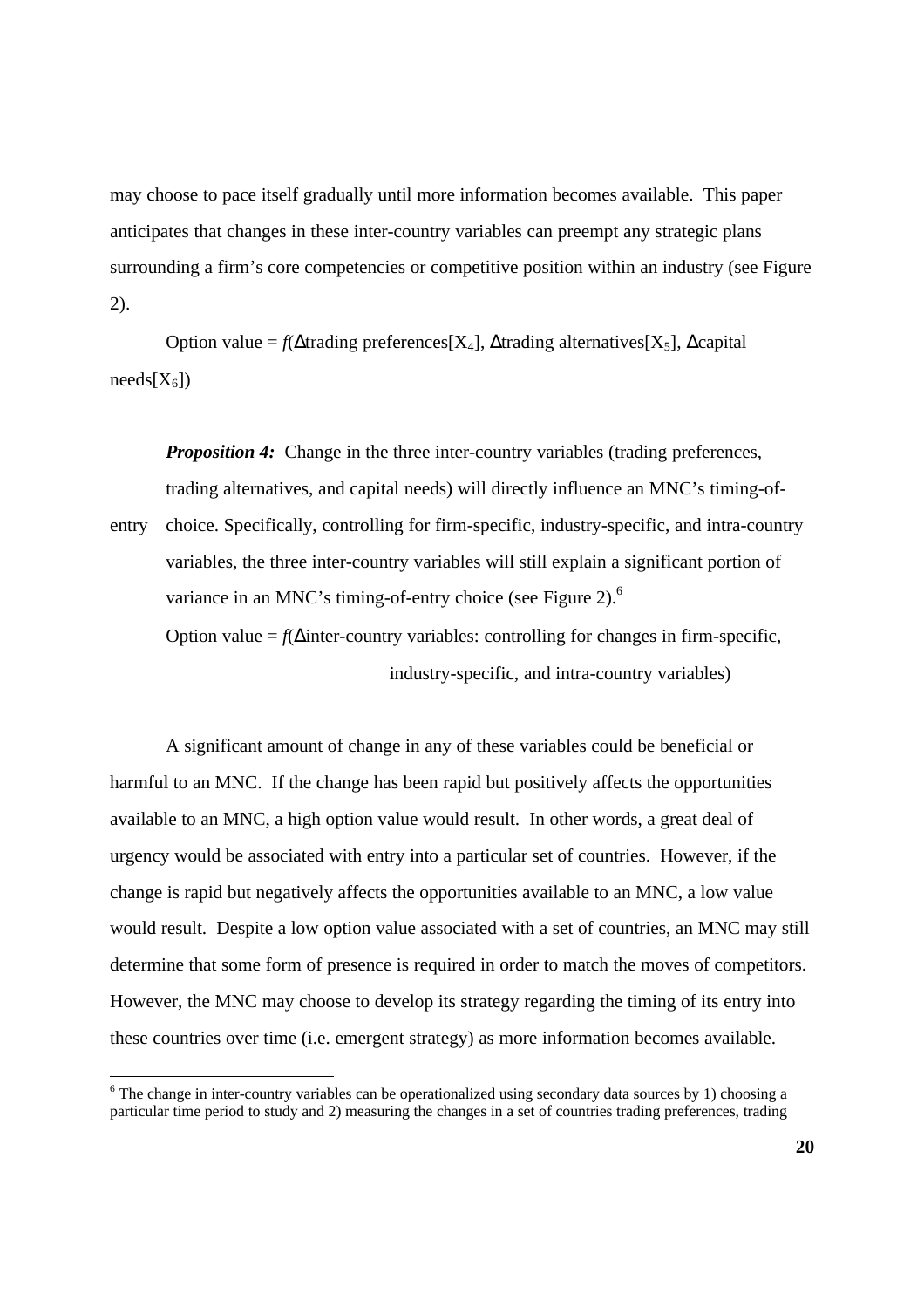Thus, the following propositions regarding an MNC's timing-of-entry choices can be tested.

*Proposition 5a:* A high option value assigned to the decision to invest in a particular set of countries increases the probability that an MNC will choose a simultaneous entry pattern into these countries.

*Proposition 5b*: A moderate option value assigned to the decision to invest in a particular set of countries increases the probability that an MNC will choose a sequential pattern of entry into these countries.

*Proposition 5c*: A low option value assigned to the decision to invest in a particular set of countries increases the probability that an MNC will choose an idiosyncratic pattern of entry.

### **DISCUSSION**

### **Limitations of the Model and Implications for Further Research**

Management research generally tries to disaggregate variables to more finely study a particular phenomenon. While this paper, on the other hand, is attempting to aggregate a number of variables that were previously tested at different levels of analysis. Thus, it is possible that some information regarding an MNC's expansion behavior may be lost. For instance, the decision model proposed does not address the fine-grain details of a firm's decision-making process such as the role of interorganizational politics.

Another limitation to aggregating firm-specific, industry-specific, and intra-country variables into one functional equation is that these variables impact each other. To avoid multicollinearity in an empirical test, an attempt must be made to separate the causal effect of each of these variables on the others. The same holds for the three inter-country variables (trading preferences, trading alternatives, and capital needs) because they are inherently connected as well.

Aside from the fact that some of the variables within the option value equation may be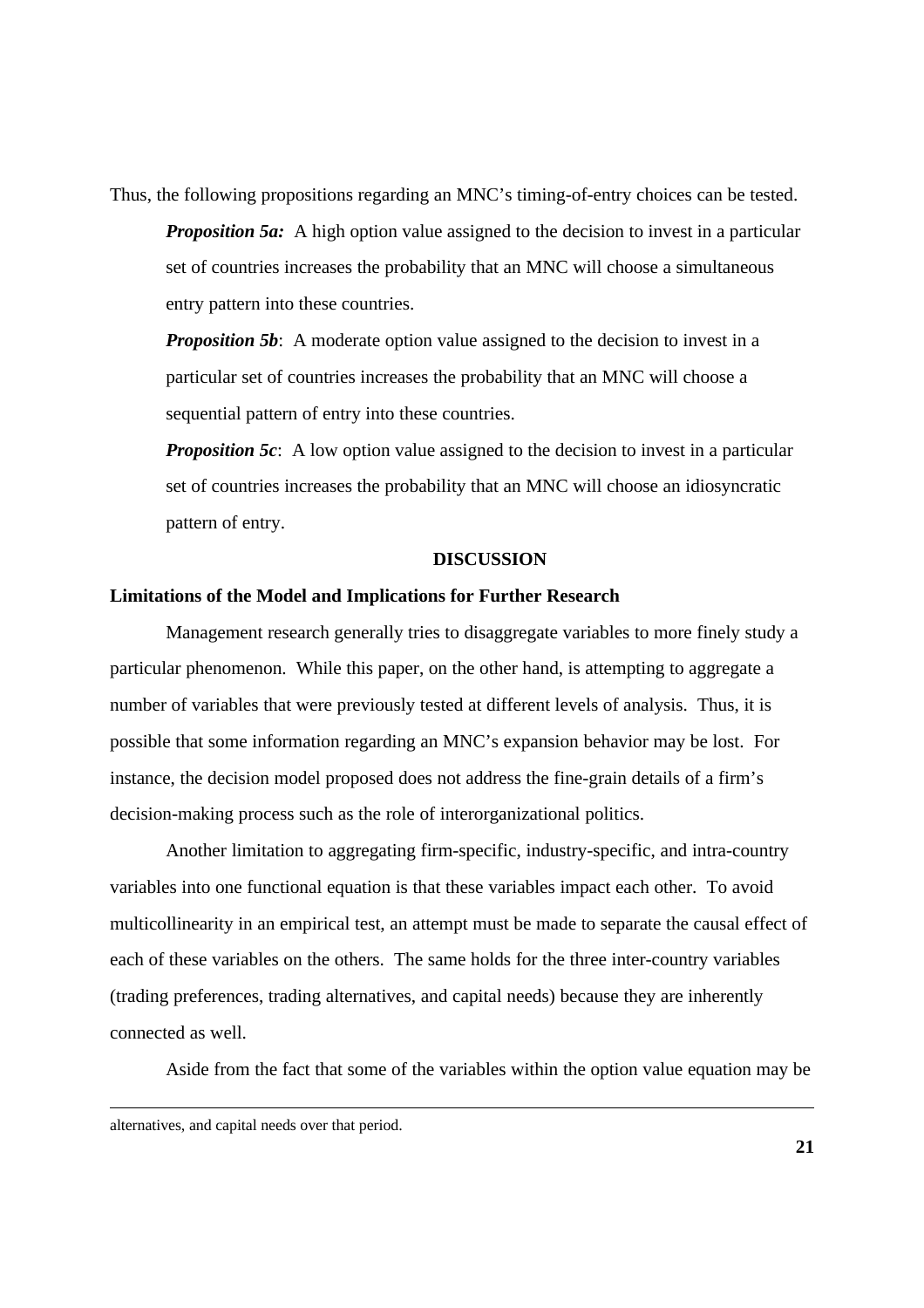highly correlated, the functional specification of the equation is unclear. For the sake of simplicity, this paper assumes the equation is linear and that the variables in the equation are equally weighted. However, the true nature of this functional equation must be tested empirically. By surveying an MNC, it may be ascertained that more weight is generally assigned to industry-specific factors rather than firm-specific, intra-country, or inter-country factors in calculating the option value assigned to a mode-of-entry or timing-of-entry decision. Thus, considering each of these factors as decision criterion with differential weighting, the true functional equation of the option value assigned to mode-of-entry decisions may be, for instance:

Option value  $= f($ (.20firm-specific variables), (.33industry-specific variables), (.23intra-country variables), (.24inter-country variables))

The interaction between an MNC's mode-of-entry and timing-of-entry choices is not elaborated upon. In other words, under certain conditions (moderating variables) there may be varying combinations of an MNC's mode-of-entry choice and its timing-of-entry choices. For the purpose of this paper, this discussion was excluded to initially identify the individual pieces of information required to make such decisions. However, in reality, timing-of-entry and mode-of-entry decisions are not made independently. It is also likely that MNCs do not consider these decisions to have equal weight all of the time. In other words, depending on the situation, an MNC may consider it urgent to enter a set of countries immediately, regardless of mode. Hence, its timing-of-entry criteria is more heavily weighted in the decision making process. However, given a stable intra-country and inter-country environment, an MNC may not anticipate a great deal of change or uncertainty that might otherwise impact a timing-of-entry decision. Hence, the MNC would weight its mode-ofentry decision more heavily than its timing-of-entry decision. Further research is needed to learn how MNCs determine the relative importance of mode-of-entry and timing-of-entry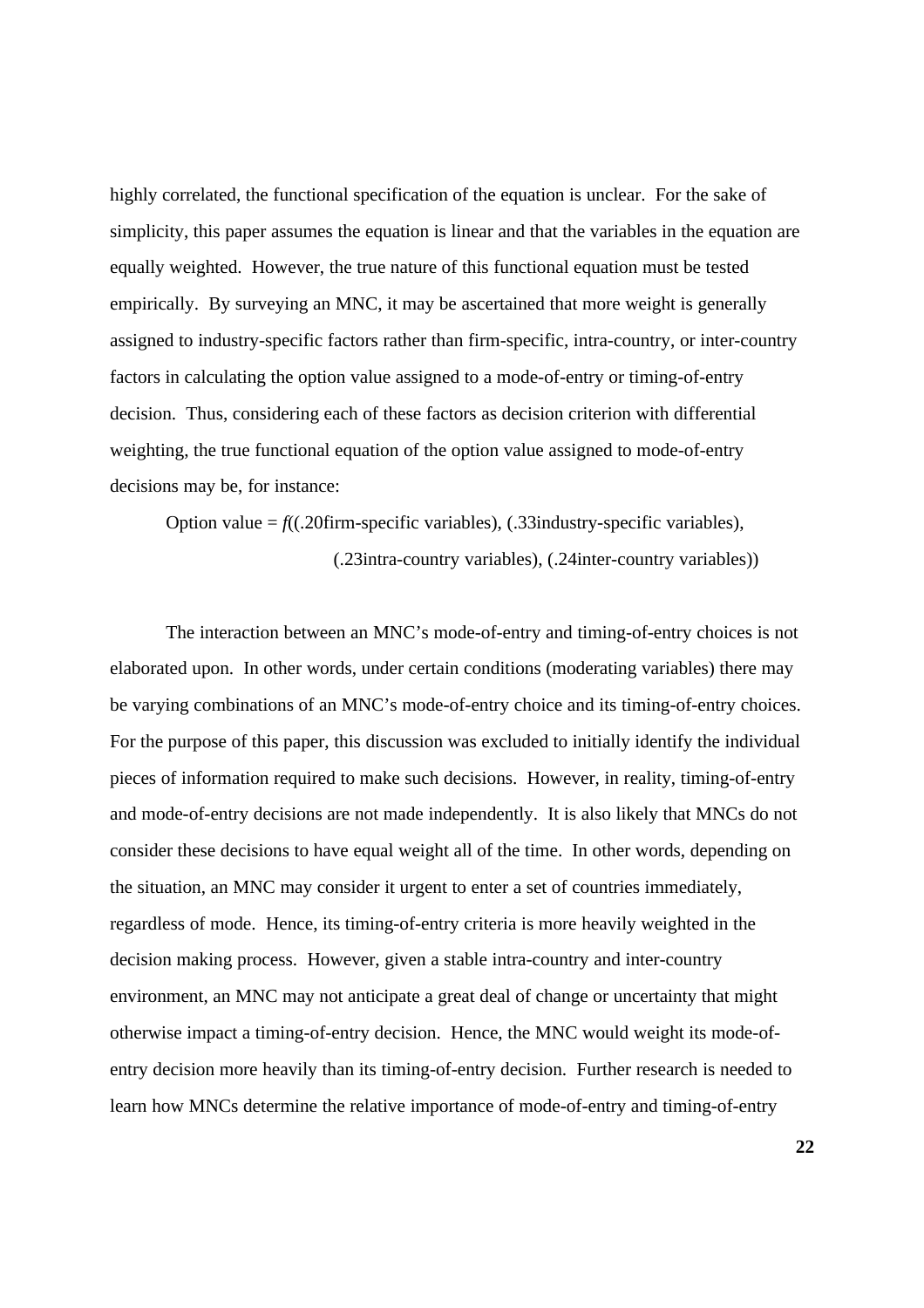decisions.

There are methodological concerns of the model as well. The firm-specific, industryspecific, and intra-country variables used in this model have been tested empirically in other studies. However, the newly introduced inter-country variables which were adopted from the international political economics literature have not been previously tested in management strategy models. While a few of footnotes suggested how these variables might be captured empirically, it is very likely that it will be easier to gather this information from secondary data sources on developed countries. However, lesser developed countries and, possibly, emerging countries may have less formal trading agreements which are not as well documented in secondary data sources. Part of the reason these countries may have less formal trading preferences and arrangements may be due to their limited access to large trading alliances such as GATT, NAFTA, or EFTA (Tussie & Glover, 1993). This does not imply that trading preference and trading alternative information is any less important with regard to these countries when MNCs are contemplating mode-of-entry and timing-of-entry decisions, or that MNCs should exclude consideration of these countries for possible entry. It merely suggests that other methods may be required to capture this information in a functional equation of option value.

Using option value as the theoretical lens for this proposed model, the relationship between assigned option values and mode-of-entry and timing-of-entry decisions are treated as being domain-free. In other words, depending on an MNC's size, it would simply assign different weights to the different dimensions of decision criteria (i.e., firm-specific or industry-specific factors). Similarly, if the set of countries targeted for expansion were not developed countries, but were instead developing or emerging countries, an MNC would simply change the weights associated with intra-country and inter-country decision criterion. However, only through empirical testing with a diversified sample of MNCs and targeted countries could the existence of a particular domain emerge.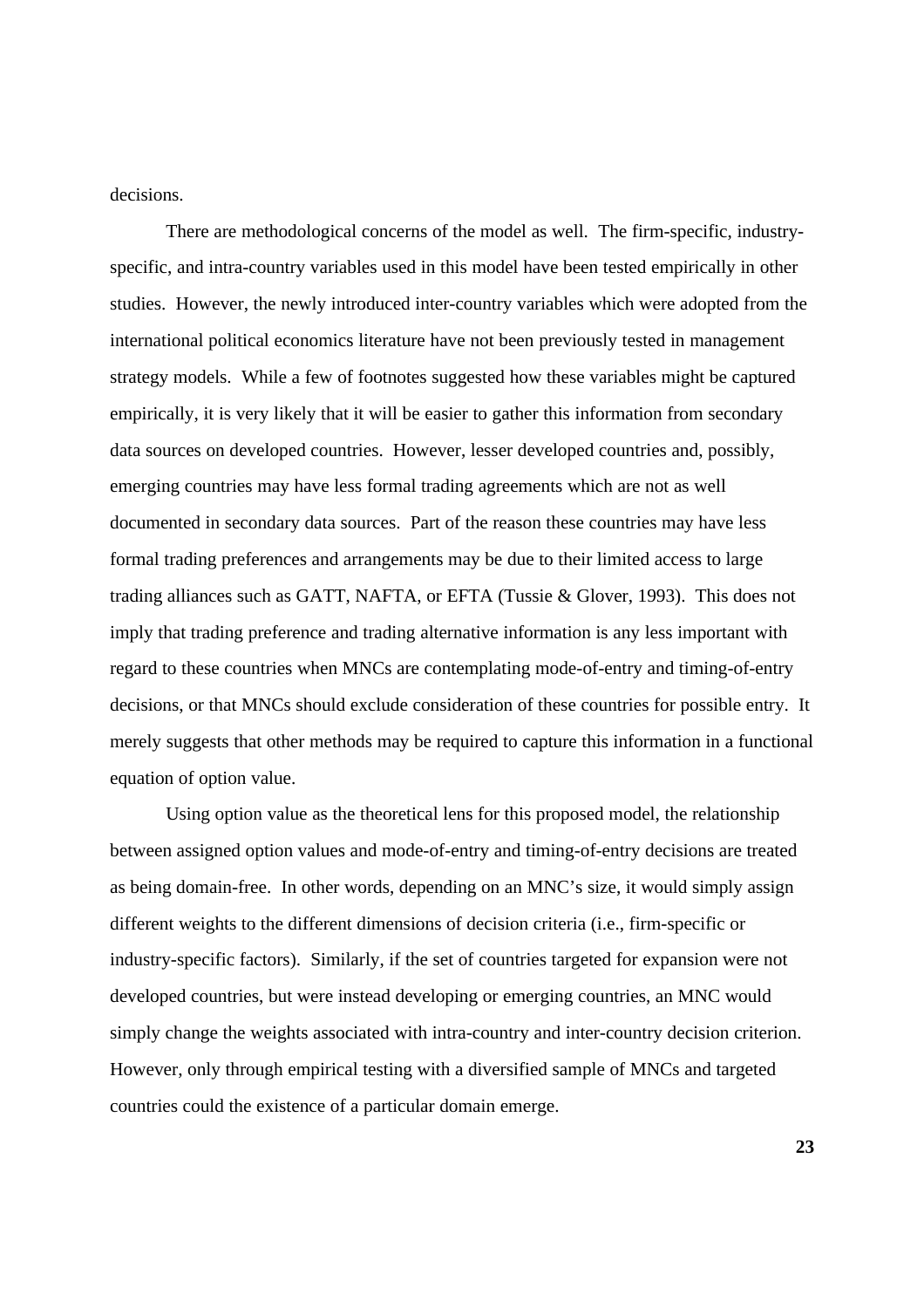# **Conclusion**

This paper has attempted to convey the complex decision-making process required of MNCs considering multiple country, multiple timing expansion decisions. It has also attempted to broaden the management strategy's scope of the environment in which MNCs make decisions by including the three inter-country variables: trading preferences, trading alternatives, and capital needs. The quantifiable nature of these variables was illustrated by their inclusion in the functional equation of option value. These variables are important to consider because the decision to enter multiple countries requires that an MNC face not only the specific environmental factors of each country, but also the interactions between these countries and the effects of such interactions upon its operations.

Underlying the proposed model is the assumption that MNCs face a more complex and uncertain environment than has been suggested in previous models. To better understand how MNCs make decisions in such an environment, option theory was used to evaluate how MNCs make mode-of-entry and timing-of-entry decisions. The decision was the level of analysis employed in the model. In particular, the option value an MNC assigns to the decision to invest in a particular set of countries was identified as being a function of the newly introduced inter-country variables and the previously identified firm, industry, and intra-country variables.

The quantifiable nature of this calculation of option value has managerial and empirical implications. On the one hand, it is accessible to managers because it allows them to quantify and prioritize their decisions to invest in a particular group of countries. On the other hand, it can be empirically tested using secondary data sources and a survey instrument. Thus, the propositions suggesting that low, moderate, or high option values will increase the probability of a particular mode-of-entry or timing-of-entry decision can be supported or refuted empirically.

Last, the model suggests that further research is needed to explain the trade-offs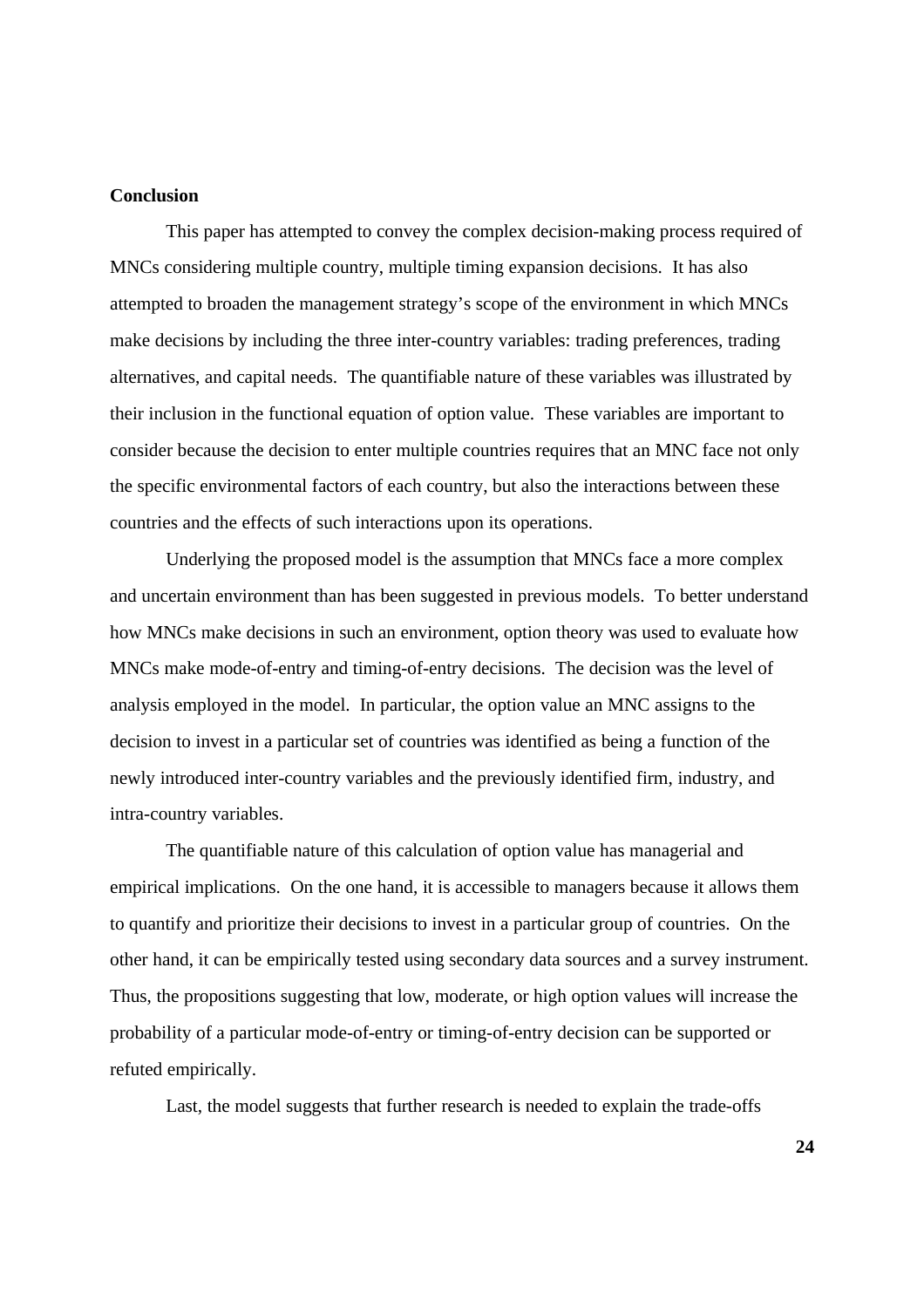associated with a firm's choice to concentrate either on mode-of-entry or timing-of-entry decisions. It might be interesting to once again use option theory to determine how MNCs decide which trade-off is likely to be more profitable.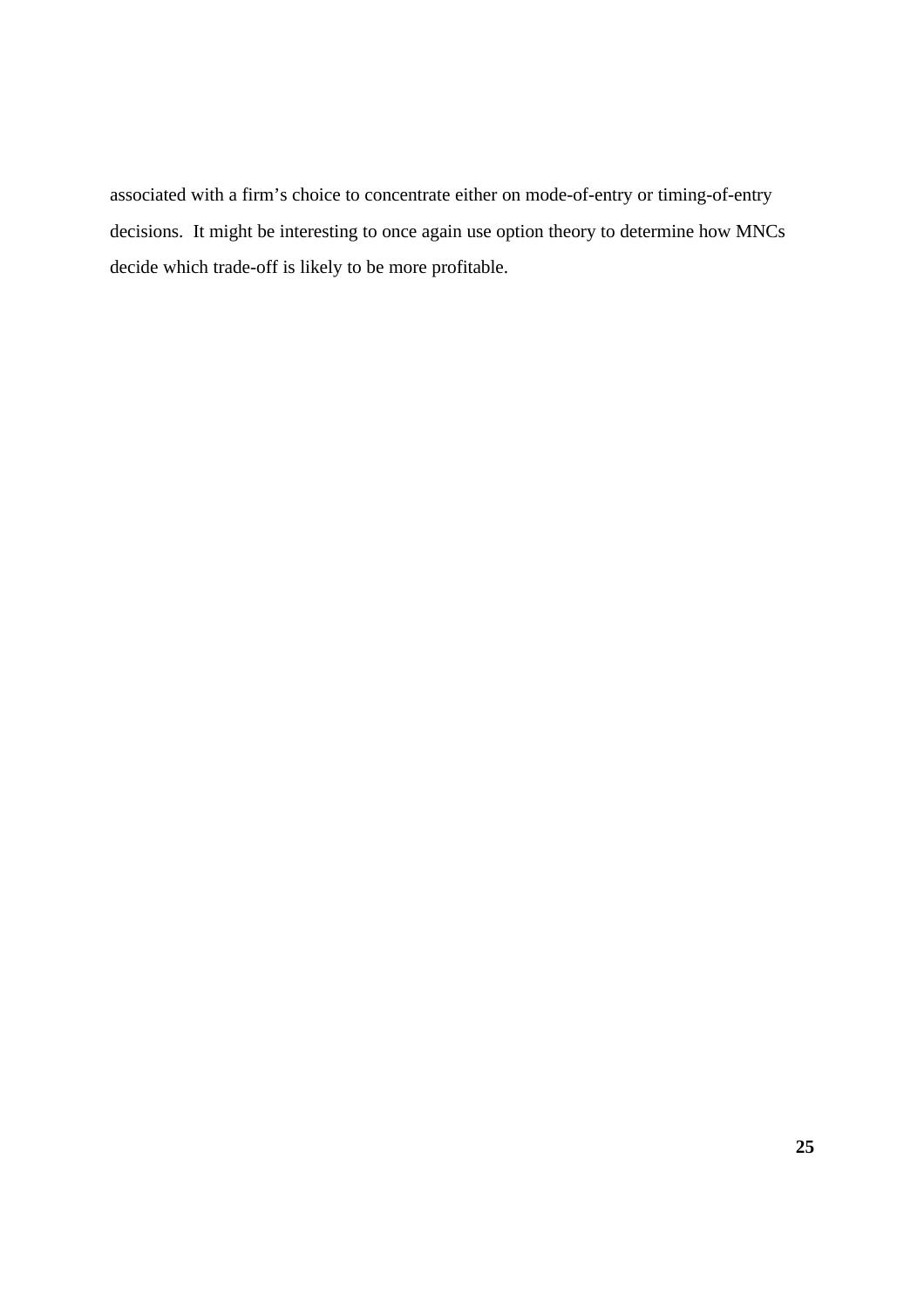#### **References**

- Anand, J., & Kogut, B. 1997. Technological capabilities of countries, firm rivalry and foreign direct investment. *Journal of International Business Studies.* 28 (3): 445-465.
- Boddewyn, J. J., & Brewer, T. L. 1994. International-business political behavior: new theoretical directions. *Academy of Management Review*. 19 (1): 119-143.
- Borys, B., & Jemison, D. B. 1989. Hybrid arrangements as strategic alliances: Theoretical issues in organizational combinations. *Academy of Management Review.* 14 (2): 234-249.
- Bowman, E. H., & Hurry, D. 1993. Strategy through the option lens: An integrated view of resource investments and the incremental-choice process*. Academy of Management Review.* 18 (4): 760-782.
- Buckley, P., & Casson, M. 1976. *The future of the multinational enterprise*. London: MacMillan.
- Chang, S. J. 1995. International expansion strategy of Japanese firms: Capability building through sequential entry. *Academy of Management Journal.* 38 (2): 383-407.
- Chen, M.-J. 1996. Competitor analysis and interfirm rivalry: Toward a theoretical integration. *Academy of Management Review*. 21 (1): 100-134.
- Chen, M.-J., & Stucker, K. 1997. Multinational management and multimarket rivalry: Toward a theoretical development of global competition. *Academy of Management Proceedings*, 2-6.
- Chi, T., & McGuire, D. J. 1996. Collaboration ventures and value of learning: Integrating the transaction cost and strategic option perspectives on the choice of market entry modes. *Journal of International Business Studies.* 285-307.
- Coca-Cola Corporation 1996 Annual Report.
- Dahlman, C. J. 1979. The problem of externality. *Journal of Law and Economics.* 22: 141-162.
- Deeds, D. L. & Hill, C. W. L. 1996. "An examination of social embeddedness as a deterrent to opportunistic action in research alliances," Paper presented at National Academy of Management Annual Meeting in August, in Cincinnati, OH.
- Dunning, J. H. 1980. Toward an eclectic theory of international production: Some empirical tests. *Journal of International Business Studies*. 1 (11): 9-31.
- Florin, J. M. 1997. Organizing for efficiency and innovation: The case of nonequity interfirm cooperative arrangements. In P. W. Beamish and J. P. Killing, editors*, Cooperative strategies: North American perspectives*. San Francisco: The New Lexignton Press. Pp. 3-24.
- Folta, T. B., & Ferrier, W. J. 1997. International expansion through sequential investment: The effects of national culture on buyouts and dissolutions in biotechnology partnerships. *Academy of Management Proceedings*. 165-169.
- Folta, T. B., & Leiblein, M. J. 1994. Technology acquisition and the choice of governance by established firms: Insights from option theory in a multinomial logit model. *Academy of Management Proceedings.* 27- 31.
- Ghoshal, S., & Bartlett, C. A. 1990. The multinational corporation as an interorganizational network. *Academy of Management Review*. 15 (4): 603-625.
- Girling, R. H. 1985. *Multinational institutions and the Third World: Management, debt, and trade conflicts in the international economic order.* Praeger.
- Griffith-Jones, S. 1993. Economic integration in Europe: Implications for developing countries. In *The developing countries in world trade policies and bargaining strategies* edited by Tussie, D., & Glover, D. Boulder: Lynne Rienner Publishers.
- Gulati, R. 1995. Does familiarity breed trust? The implications of repeated ties for contractual choice of alliances. *Academy of Management Journal.* 38 (1): 85-112.
- Gupta, A. K., & Govindarajan, V. 1991. Knowledge flows and the structure of control with multinational corporations. *Academy of Management Review*. 16 (4): 768-792.
- Harrigan, K. R. 1986. *Managing for joint venture success*. Lexington, MA: Lexington Books.
- Hennart, J. F. 1982. *The theory of the multinational enterprise*. Ann Arbor: University of Michigan Press.
- Hurry, D., Miller, A. T., & Bowman, E. H. 1992. Calls on high-technology: Japanese exploration on venture capital investments in the United States. *Strategic Management Journal.* 13: 85-101.
- Hymer, S. 1960. *The international operations of national firms: A study of direct foreign investment*.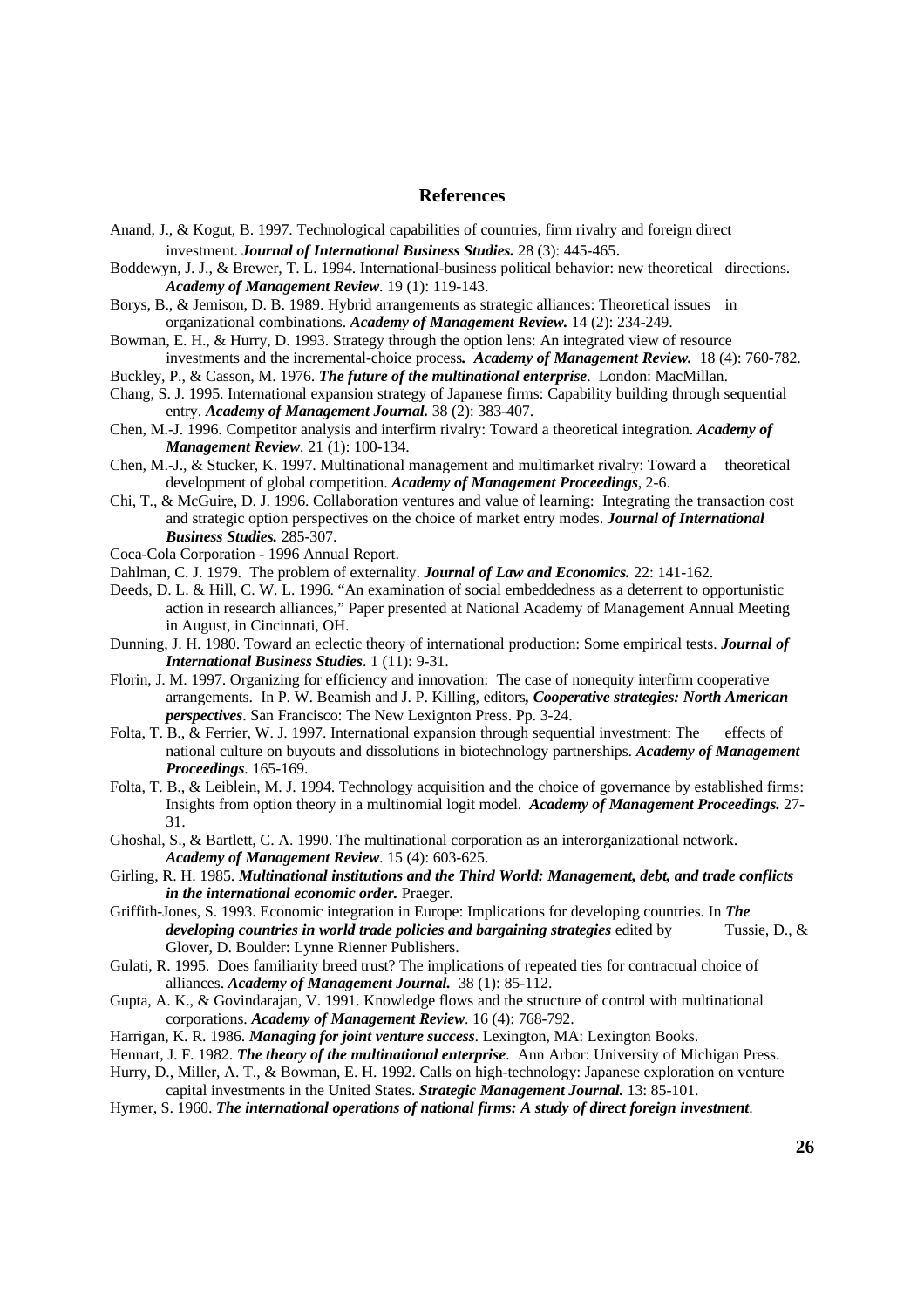Cambridge, MA: MIT Press.

- Jenkins, R. 1987. Theoretical perspectives on the transnational corporation. In *International Political Economy* edited by Goddard, C. R., Passe-Smith, J. T., and Conklin, J. G. 1996. Boulder: Lynne Rienner Publishers. 439-459.
- Kogut, B. 1985. Designing global strategies: Comparative and competitive value-added chains. *Sloan Management Review*. 15-28.
- Kogut, B. 1988. Joint ventures: Theoretical and empirical perspectives. *Strategic Management Journal*. 9:319- 332.
- Kogut, B. 1991. Joint ventures and the option to expand and acquire. *Management Science.* 37 (1): 19-33.
- Kogut, B., & Singh, H. 1988. The effect of national culture on the choice of entry mode. *Journal of International Business Studies*. 19: 411-432.
- Kogut, B., & Zander, U. 1993. Knowledge of the firm and the evolutionary theory of the multinational corporation. *Journal of International Business Studies.* 24 (4): 625-645.
- Lecraw, D. J. 1984. Bargaining power, ownership, and profitability of transnational corporations in developing countries. *Journal of International Business Studies*. Spring/Summer: 27- 43.
- Mahoney, J. T., & Pandian, J. R. 1992. The resource-based view within the conversation of strategic management. *Strategic Management Journal.* 13: 363-380.
- Malos, S. B., & Campion, M. A. 1995. An options-based model of career mobility in professional service firms. *Academy of Management Review*, 20 (3): 611-644.
- McGrath, R. G. 1997. A real options logic for initiating technology positioning investments. *Academy of Management Review*. 2 (4): 974-996.
- Meredith, R. 1998. G.M. is poking around Asia looking for good deals or alliances with beaten-down auto makers. *The New York Times* - 1/21/98.
- Mintzberg, H., & Waters, J. A. 1985. Of strategies, deliberate and emergent. *Strategic Management Journal*. 6: 257-272.
- Nayyar, P. R., & Bantel, K. 1994. Competitive agility: A source of competitive advantage based on speed and variety. *Advances in Strategic Management.* 10(A): 193-222, JAI Press.
- Pearce, R. J. 1997. Toward understanding joint venture performance and survival: A bargaining and influence approach to transaction cost theory. *Academy of Management Review*. 22 (1): 203-225.
- Porter, M. E. 1980. *Competitive strategy.* New York: Free Press.
- Porter, M. E. 1986. *Competition in global industries*. Boston: Harvard Business School Press.
- Porter, M. E. 1990. *The competitive advantage of nations*. New York: The Free Press.
- Porter, M. E. 1991. Towards a dynamic theory of strategy. *Strategic Management Journal.* 12: 95-117.
- Rhoades, D. L., & Rechner, P. L. 1997. "The role of ownership and corporate governance factors in international entry mode selection," *Academy of Management Proceedings*, 190-193.
- Sharp, D. J. 1991. Uncovering the hidden value in high-risk investments. *Sloan Management Review*. 32 (4): 69-74.
- Stopford, J., Strange, S., & Henley, J. S. 1991. The way forward. In *International Political Economy* edited by Goddard, C. R., Passe-Smith, J. T., & Conklin, J. G. 1996. Boulder: Lynne Rienner Publishers. 460- 478.
- Sundaram, A. K., & Black, J. S. 1992. The environment and internal organization of multinational enterprises. *Academy of Management Review.* 17 (4): 729-757.
- Teece, D. J. 1982. Towards an economic theory of the multi-product firm. *Journal of Economic Behavior and Organization.* 3: 39-63.
- Trebing, H. M. 1987. Regulation of industry: An institutional approach. *Journal of Economic Issues.* XXI (4): 1707-1733.
- Tussie, D., & Glover, D. 1993. *The developing countries in world trade policies and bargaining strategies.*  Boulder: Lynne Rienner Publishers.
- Uhlenbruck, K. 1997. Entry motives and firm capabilities: Performance implications for foreign direct investment in Central and Eastern Europe. *Academy of Management Proceedings.* 204-208.
- Volkmar, John A. 1997. "Legitimacy, cross-border learning, and foreign entry behavior by MNCs: An institutional theory model of entry strategy." A paper presented at the National Academy of